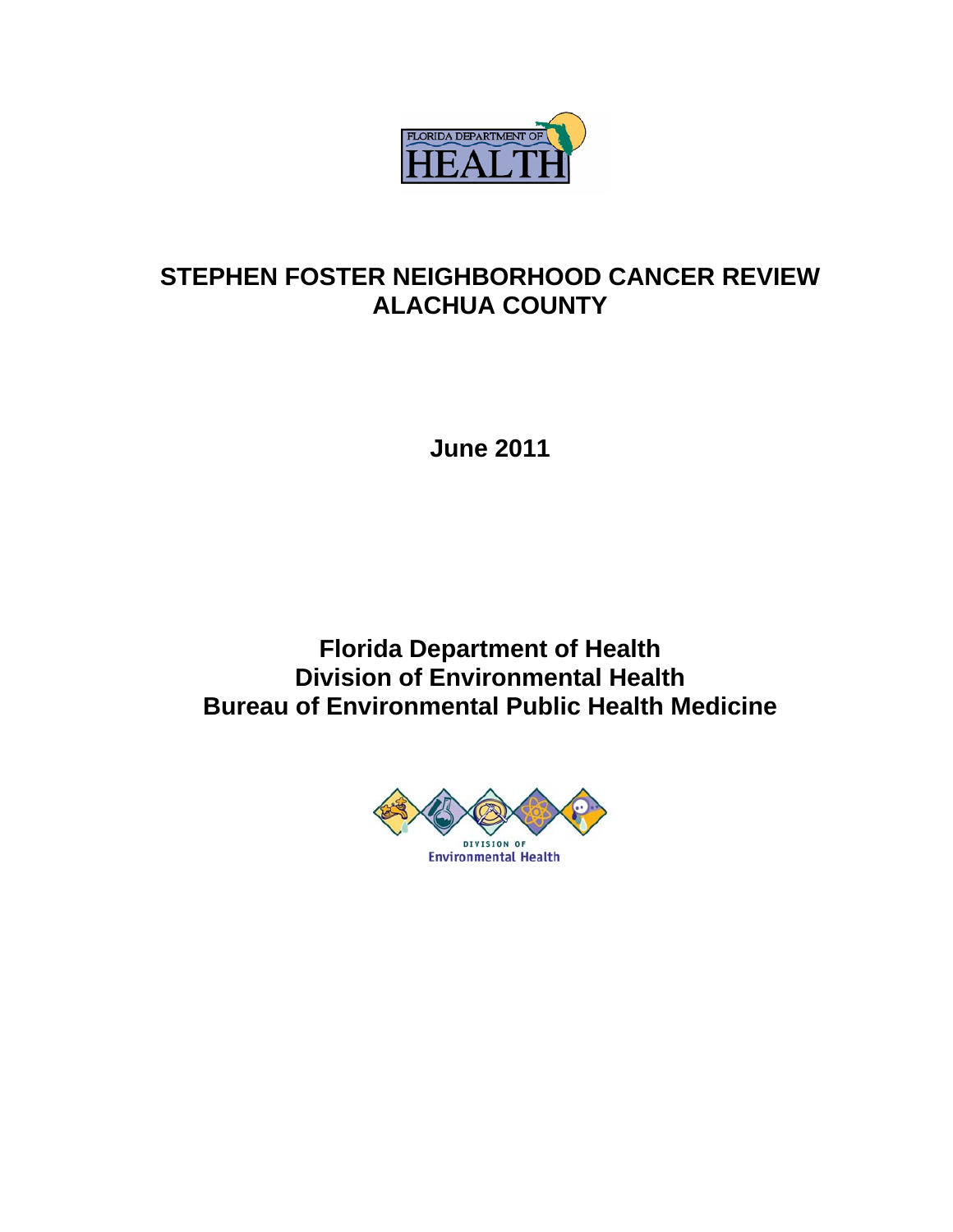### **TABLE OF CONTENTS**

| <b>Executive Summary</b>                                 | 3  |
|----------------------------------------------------------|----|
| <b>Background</b>                                        | 4  |
| <b>Environmental Contamination Issues and Chronology</b> | 4  |
| Florida Cancer Data System (FCDS) Review                 | 5  |
| <b>Other Facts about FCDS and Cancer Rates</b>           | 6  |
| <b>Cancers of Concern</b>                                | 7  |
| Determination of the Geographic Area                     | 7  |
| <b>Population Data</b>                                   | 8  |
| <b>FCDS Data Search</b>                                  | 8  |
| Stephen Foster (Alachua County, Census Tract 3) Analysis | 8  |
| <b>Results: General</b>                                  | 9  |
| <b>Results: Specific Cancers</b>                         | 9  |
| <b>Limitations</b>                                       | 11 |
| <b>Conclusions</b>                                       | 13 |
| <b>Recommendations</b>                                   | 13 |
| <b>References</b>                                        | 13 |
| <b>Appendix A: Tables and Graphs</b>                     | 16 |
| <b>Attachment I: Maps</b>                                | 20 |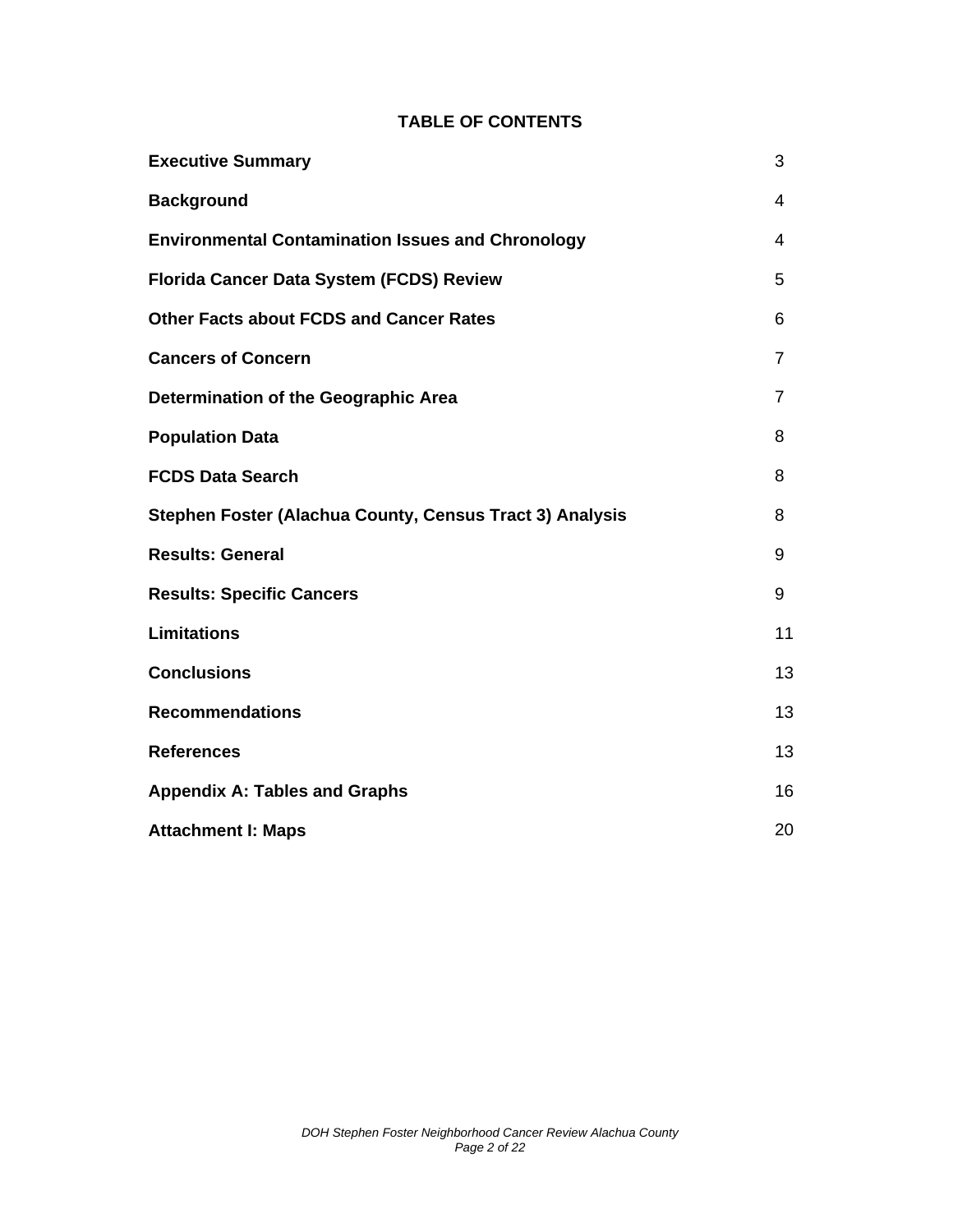#### **Executive Summary**

In response to residents' concerns and a request from the Alachua County Health Department (ACHD), the Florida Department of Health (DOH) concluded a review of cancer rates in Alachua County, the Stephen Foster neighborhood and surrounding area that constitutes census tract 3. Contamination of the community has occurred over many decades as a result of the activities of two facilities, Cabot Carbon and Koppers Corporation, both operating since the early 1900s.

The Cabot site was formerly a pine-stump processing plant currently housing redeveloped retail facilities. The Koppers site was a wood treatment facility that ceased operations beginning in 2010. Arsenic, polycyclic aromatic hydrocarbons (PAHs) and dioxins/furans are the prime contaminants identified in surface soil and suspected in neighborhood indoor dust. Primary routes of exposure are incidental ingestion of contaminated surface soil and inhalation of contaminated dust (including historical). Environmental sampling efforts are ongoing and historical contamination levels are unknown.

This inquiry was designed to determine if DOH could find evidence of elevated cancer rates in the community surrounding the Cabot Koppers site. In other words, whether the number of observed cancer cases in the community was higher than the number of expected cases based on cancer rates found within the state as a whole (the comparison population). The Florida Cancer Data System (FCDS) was the source for cancer data and the 1980, 1990 and 2000 Census provided the available published population data. The time period examined was 1981 to 2000, based on the first availability of FCDS data in 1981; statewide cancer incidence is not available prior to that date. This study focused on cancers most linked to dioxins/furans, PAHs and arsenic; the contaminants most often measured in this community. Dioxin is a general cancer promoter; analysis was not restricted to specific cancer types and results for the most frequently reported cancers are provided. These include cancers of the lung and bronchus, breast, prostate, colorectal, cervical, myeloma, esophageal, oral, ovarian, pancreatic, uterine, liver, kidney, leukemias, non-Hodgkin's lymphoma, and bladder as well as miscellaneous cancers and skin melanomas.

A search of FCDS records for 1981 through 2000 identified 447 cancer cases of all types among all age groups in this census tract. Of these, six cases were among children (0-19 years). From 1981-2000, 441 cases among adults were noted. Most cases were among older adults, the mean and median age of diagnosis was slightly above 65 years of age. Analyses of cancer rates were restricted to the years 1981-2000, representing 20 years of follow-up. Analyses were restricted to five year periods and rates were age adjusted. The analyses did not show increased rates for any of these 18 cancers in any of the five year periods encompassing 1981-2000. Some cancers were shown to have occurred at less than expected rates in these time periods.

 As the site has been active since the early 1900s, and assuming that exposure to the community was occurring from the beginning of site activity, related cancers could theoretically have appeared during 1920-1980 which is in the years prior to cancer incidence data being routinely available (prior to 1981). Nevertheless, few environmental regulatory safeguards were in effect even in the 1950s and 1960s. Since cancer latency often is 20 or more years, one could expect that cancer cases related to these time periods would appear in the 1980s (when cancer data are available). The finding of no excess rates within 18 cancer types, particularly in the earlier years of analyses (closest to time period of assumed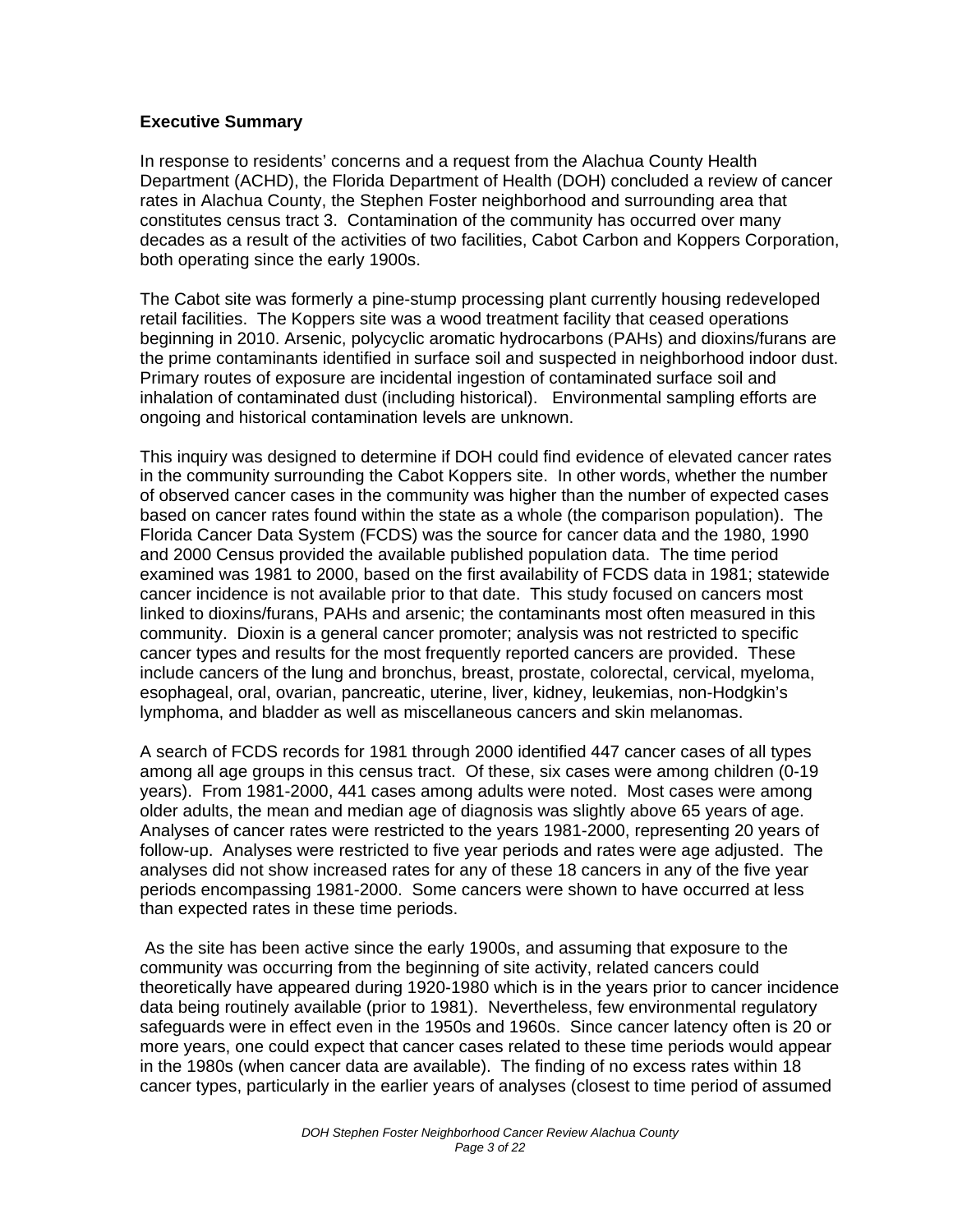greater exposures) provides evidence for limited exposures to dioxins/furans, arsenic and PAHs to the community.

This site is undergoing environmental remediation; the Hazardous Waste Site Health Risk Assessment Program and the ACHD are actively involved in providing public health interpretation of ongoing environmental sampling data to the community. Data for 2001- 2008 will be provided in a follow-up report due later in 2011 when detailed 2010 census information becomes available.

#### **Background:**

The ACHD requested assistance from the Florida DOH, Bureau of Environmental Public Health Medicine (EPHM) in investigating a possible increase in cancers associated with contamination of the neighborhood surrounding the Cabot Koppers site in Gainesville, the Stephen Foster neighborhood. Concerned individuals from the community had also requested a review of cancer incidence in their community given the assumption of decades of potential exposure of the neighborhood to contaminated soils and dust.

Additional information and clarification was sought through consultation with the DOH State Toxicologist, the DOH Hazardous Waste Site Health Risk Assessment Program, and the ACHD. For this inquiry, EPHM began an initial investigation and utilized existing published data to accomplish the review for the period 1981-2000. The Florida Cancer Data System (FCDS) and available census data (both available electronically to the DOH) were the primary data sources for this cancer review.

The purpose of the cancer review was to determine whether there was an increased rate of cancer types known to be related to exposure to the chemicals of concern in the Stephen Foster neighborhood and immediately surrounding areas over what may be expected based on FCDS data during the time period 1981-2000. Although this includes a review of cancer rates for the area, this type of assessment by itself cannot be used to link a specific exposure to a health outcome such as cancer. In other words, causality cannot be established. Studies or reviews such as this cancer review presented here for the community are not able to show a link between specific individual cancers and specific causes such as environmental contaminants.

#### **Environmental Contamination Issues and Chronology:**

The Cabot Carbon/Koppers Superfund site is located near the intersection of Northwest 23<sup>rd</sup> Avenue and North Main Street in Gainesville, Florida (Alachua County). The 181 acre site consists of 50 acres of marsh land, 82 acres associated with the former Koppers Corporation and 49 acres associated with the former Cabot Carbon facility. The Cabot site was formerly a pine-stump processing plant but was redeveloped during the mid 1970s and contains retail facilities. The Koppers portion was an active wood treatment facility until 2009; utility poles and other timbers were treated with a variety of chemicals at this site to retard decay. The Koppers site is currently undergoing remediation. In 1984, the United States Environmental Protection Agency (EPA) added the Cabot/Koppers site to their Superfund National Priorities List based on extensive on-site contamination. Residential communities are both west and south of the site, and both facilities have been in place since the early 1900s whereas the Stephen Foster community was developed beginning in the 1920s through 1950.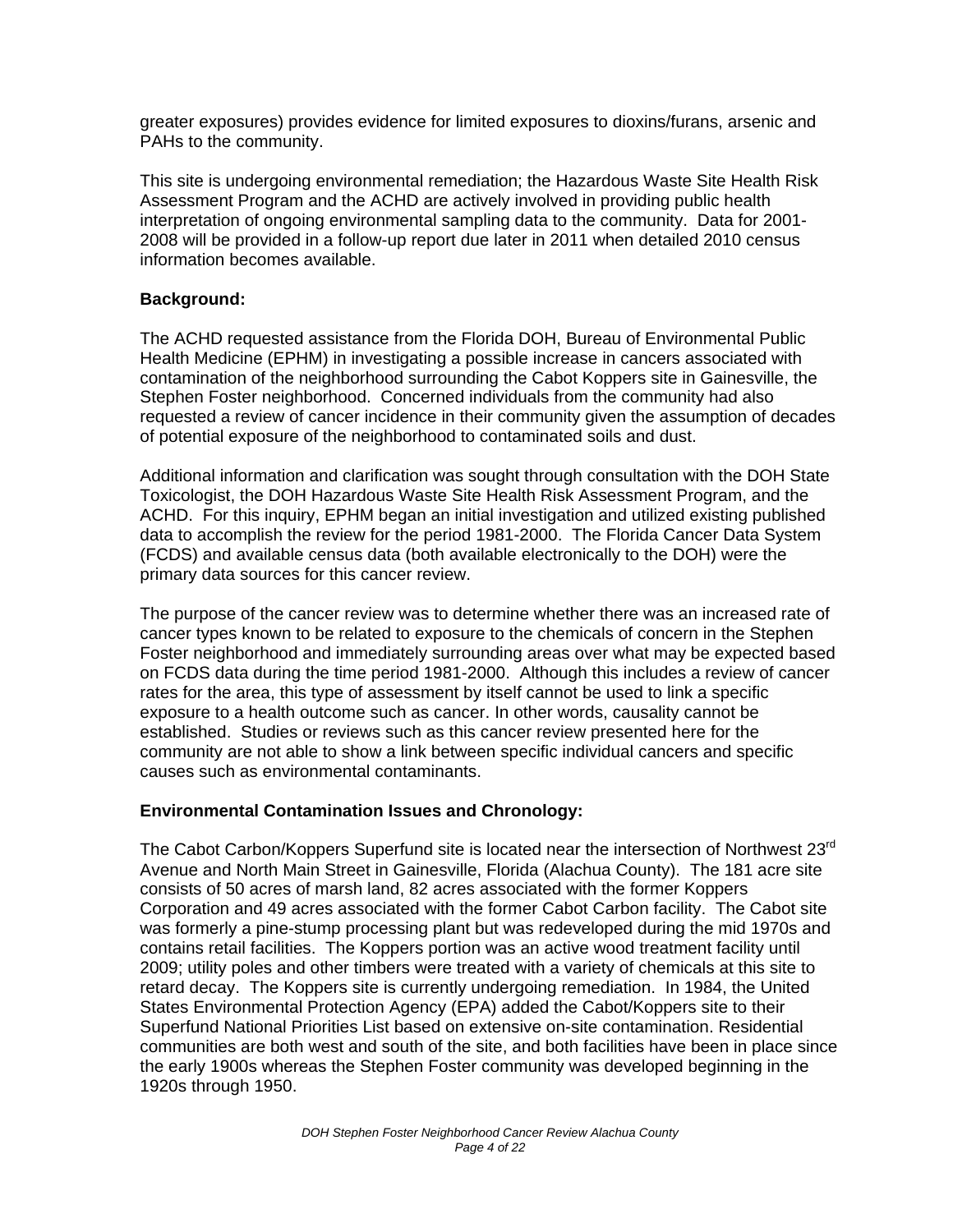Environmental monitoring of ground water and soil began in the 1960s at the site. Regulatory agencies as well as private engineering and environmental firms have found evidence of pine tars, naphthalenes, pentachlorophenol (PCP), phenols and other aromatics, arsenic, copper, chromium, PAHs, dense nonaqueous phase liquids (DNAPLs), oil, and dioxins on site. Recent environmental sampling and risk assessments have focused on risks associated with arsenic, dioxins/furans and PAHs off site including in residential contaminated soils. See http://www.myfloridaeh.com/medicine/superfund/pha.htm for historical reports by the DOH on this site.

The vast majority of residents have been long-term users of municipal water for both drinking and household purposes. Those households that use potable wells were identified by the ACHD. Annual and semi-annual sampling results from 1984 forward have not indicated any maximum contaminant level (MCL) violations and therefore ground water is not currently considered an exposure pathway at this site. Dioxins/furans, arsenic and PAHs are primarily found in offsite contaminated surface soil which has been most likely transported via dust through wind. Incidental ingestion of very small amounts of these soil contaminants may occur in adults when they eat or drink without washing their hands and through inhalation. Infants and young children are more likely than adults to incur incidental ingestion of contaminants due to their more common oral behaviors (placing dirty finger or objects in their mouth). Although inhalation of contaminated dust was most likely a major route of exposure for residents living near the site in the past, no air monitoring data are available for historical years. There is no reliable methodology to model and quantify past exposure levels of the contaminants in air samples. Current concerns are primarily related to fugitive dust and surface soil contamination (incidental ingestion).

Since 1989, the DOH Hazardous Waste Site Health Risk Assessment Program and the ACHD have been involved in numerous activities: potable well sampling, reviewing the ongoing environmental sampling data, assessing potential health risks associated with the site, recommendation of warning signs, requesting further environmental testing, providing updates and restriction of site access. Soil samples taken in the city easement just west of the Koppers site have yielded higher concentrations of soil contaminants than other off-site sampling sites. The highest off-site surface soil contaminant concentrations have been found in the 30-foot wide City of Gainesville easement just west of the chain-link fence marking the boundary of the Koppers site. The highest concentrations were: arsenic at 15.8 milligrams per kilogram (mg/kg), PAHs at 6.4 mg/kg (measured as BaP-TEQ), and dioxins at 1,302 nanograms per kilogram (measured as TCDD-TEQ). Assessment of potential health risk associated with these levels has identified a low level of theoretical increased risk for cancers.

Resident concerns relate to possible health effects associated with contamination of soils in the neighborhood and surrounding common areas around the site, potential presence of contaminated dust in their indoor environment and contamination of neighboring creek sediments. Recommendations for additional neighborhood soil samples and for neighborhood indoor dust sampling have been made by DOH Hazardous Waste Site Health Risk Assessment Program.

#### **Florida Cancer Data System (FCDS) Review:**

The Florida Cancer Data System (FCDS) was established in 1981 and contains information on cancers diagnosed since then through 2008 (at the time of this report the 2008 data are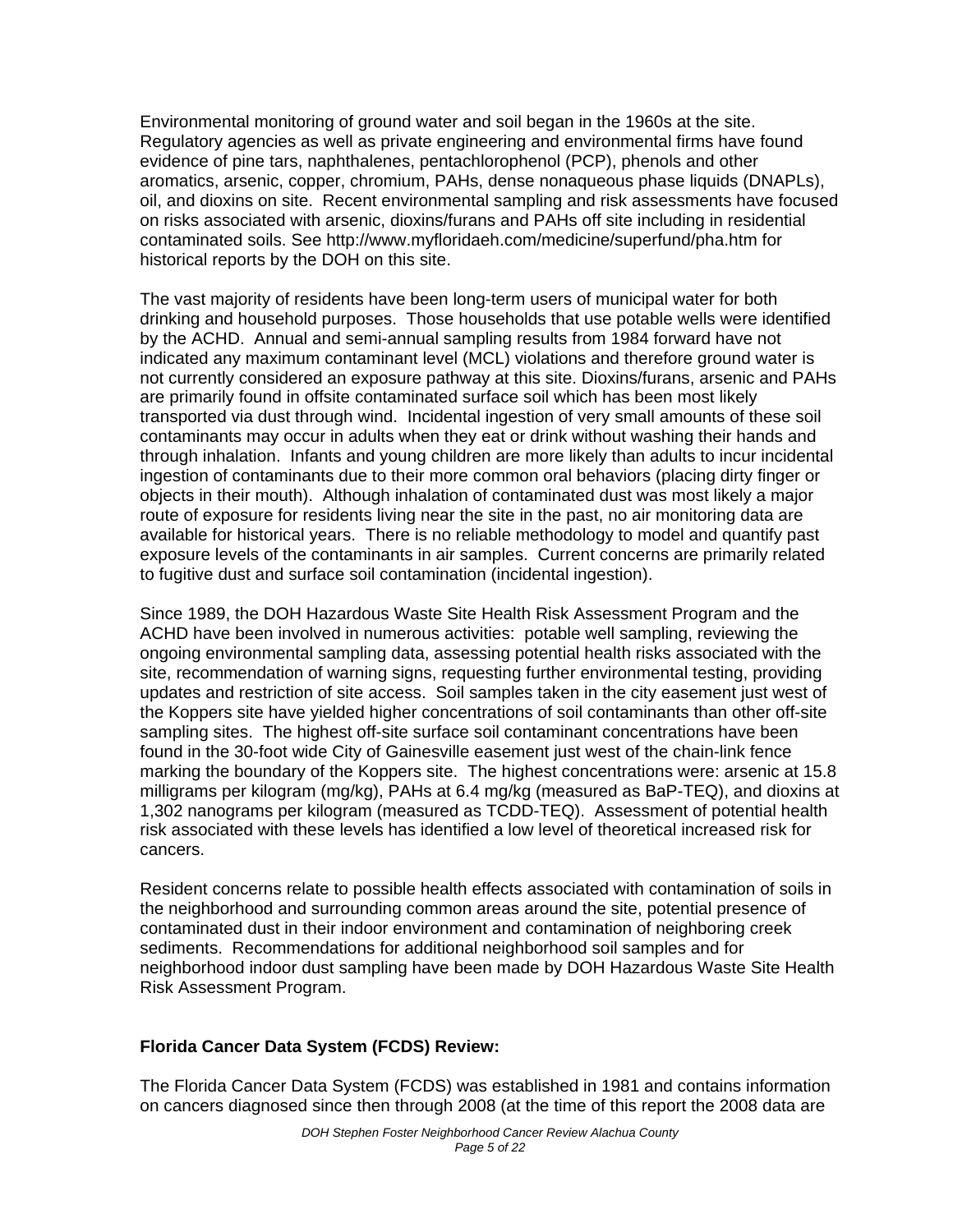the most current non-provisional data available). The FCDS has been collecting statewide cancer incidence from hospitals since 1981 and from ambulatory surgical centers, radiation therapy centers, private physicians, and pathology laboratories since 1997. The FCDS is an award-winning cancer registry, receiving the highest level of national certifications possible which reflects meeting or exceeding national standards for data accuracy, completeness and timeliness of reporting. The FCDS serves as the repository of cancer data for Florida residents. Over the years, numerous steps have been taken to improve the completeness of the dataset, the timeliness of the reporting, the number of facilities required to report, and the types of cancers reported. Hospital discharge data, ambulatory surgical center data and death certificate data are also linked with FCDS on an annual basis in order to identify any possible missing cases.

There are a few exceptions to the broad reporting requirements for cancer in Florida; a few of these may have some relevance in this investigation and are listed below:

- a) Data on non-melanoma skin cancers are generally not reported to FCDS. For this reason, for those analyses labeled as 'all cancer,' non-melanoma skin cancers would not be included.
- b) Reporting of some early stage in-situ cancers, such as early stage cervical cancer, is also not thought to be complete and thus early stage cervical cancers are not included in this analysis. For this reason, for those analyses labeled 'all cancer,' early stage cervical cancers would not be included.
- c) Veterans Affairs hospitals (VAs) are not required to report to FCDS. FDOH routinely receives records from military facilities (bases). Residents who received health care solely though a VA facility (not military base care) may not be represented in FCDS records (http://www.fcds.med.miami.edu/inc/lawsrules.shtml).

#### **Other Facts about FCDS and Cancer Rates:**

FCDS contains data on Florida residents only and thus former Florida residents who move out of state (former residents) and are then diagnosed with cancer after they are considered residents of other states may not be present in the registry. Some states do reciprocate and provide data to FCDS on Florida residents who are diagnosed with cancer and receiving care in other states. Conversely, individuals who move into the area with a subclinical cancer already in place (not yet diagnosed) are counted as incident cases related to their new residence.

Persons with multiple primary cancer diagnoses contribute multiple records to the data base, meaning there is an individual record for each instance of primary cancer diagnosis and one individual may contribute more than one record. As an example, an individual diagnosed with primary liver cancer and with primary lung cancer would contribute two separate records to FCDS. Some cancers are known to metastasize to other parts of the body. In these situations, the cancers are recorded by FCDS based on the primary site of cancer only and are not counted as a case of cancer based on the anatomical site the cancer has spread to.

All records list the date of the initial diagnosis for the primary cancer and all records contain the address at the time of diagnosis as well as the current or last known address. Residence history (time lived in a community or at a particular address) is not found in FCDS or in any other vital statistics record.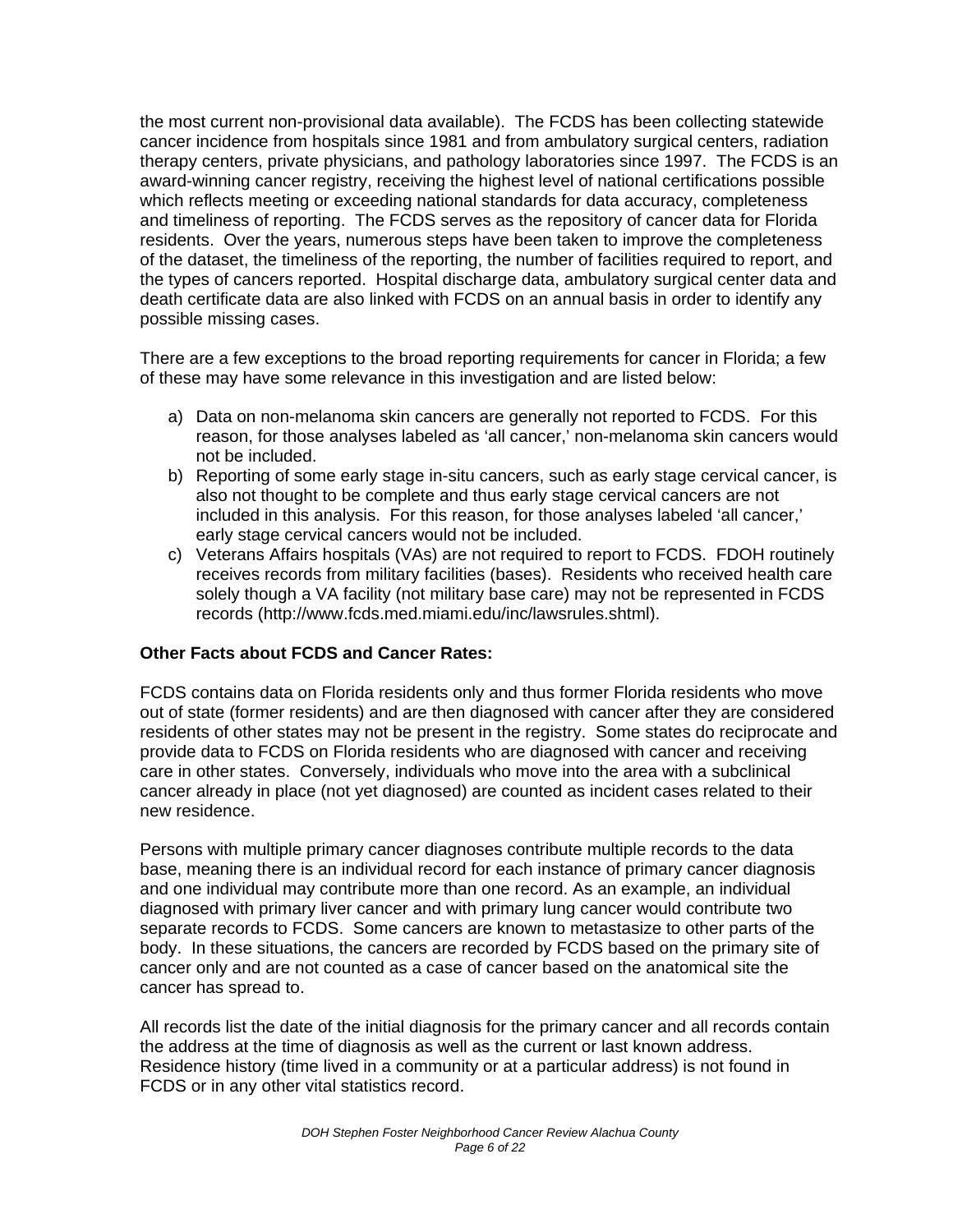In addition, records are unduplicated thus there exists only one record for each individual primary cancer, regardless of the number of sources (such as laboratories, physician offices, hospitals) that report the case.

#### **Cancers of Concern:**

Overall, the four most common types of cancer in the United States are lung/bronchus, prostate, breast and colorectal cancers. Florida shares this same pattern. Cancer rates, stage at diagnosis, survival rates, and types of cancer vary by age, by sex and by race and all of these components have changed over the last decades along with changes in medical practices, diagnoses, and treatments.

This report provides results on numerous cancer types as dioxins/furans are general cancer promoters and may produce an increase in numerous cancer types. Exposure to dioxins/furans, arsenic and PAHs at the levels found in the community for decades may have produced a very low increased theoretical risk of all cancers. Results for cancers of the lung/bronchus, breast, prostate, colon and rectum, cervix, esophagus, mouth, ovaries, pancreas, uterus, liver, kidney and bladder are provided as well as the number of total cancers. Results for leukemias, non-Hodgkin's lymphoma, myeloma, skin melanomas and miscellaneous cancers are provided as well. Other cancer types occurred in the community but case numbers from 1981 to 2000 were less than eight total cases over the 20 year period and these less frequent cancer types were not included in the individual cancer analyses. (These cancer types where less than eight cases but more than one case were noted in the 20 years of review include cancer of the bones and joint, of the eye and orbit, of the intrahepatic bile duct, Kaposi sarcoma, of the larynx, of other female genital organs, small intestine, soft tissue of the heart, testes, thyroid, ureter, vulva, stomach, brain cancer and Hodgkin lymphoma) The exception is liver cancer which was included given that it is a cancer type commonly associated with chemical contamination.

The contamination situation described in this report involved review of limited sampling results and few historical data. EPHM reviewed information from a number of sources, including animal toxicological studies, and the decision to report on a number of cancers represents best available scientific knowledge of the carcinogenic potential of these contaminants to date.

#### **Determination of the Geographic Area:**

For the EPHM review of the cancer data for the Stephen Foster neighborhood, a determination of the geographical areas and boundaries was first reviewed based upon established census boundaries and zip codes involved. The corresponding zip codes (32609, 32605, 32601) explored were determined to encompass an area much larger than the actual neighborhood. Census designations for the community were also viewed (1980, 1990, 2000 census data) and census tract 3 was found to correspond most closely to the community boundaries. The census tract boundaries remained unchanged since 1980. Census tract 3 contained approximately 6,000 individuals (2010 census) which correspond to a sufficient population number for analyses. Map 1 and 2 graphically illustrates census tract 3 and surrounding areas.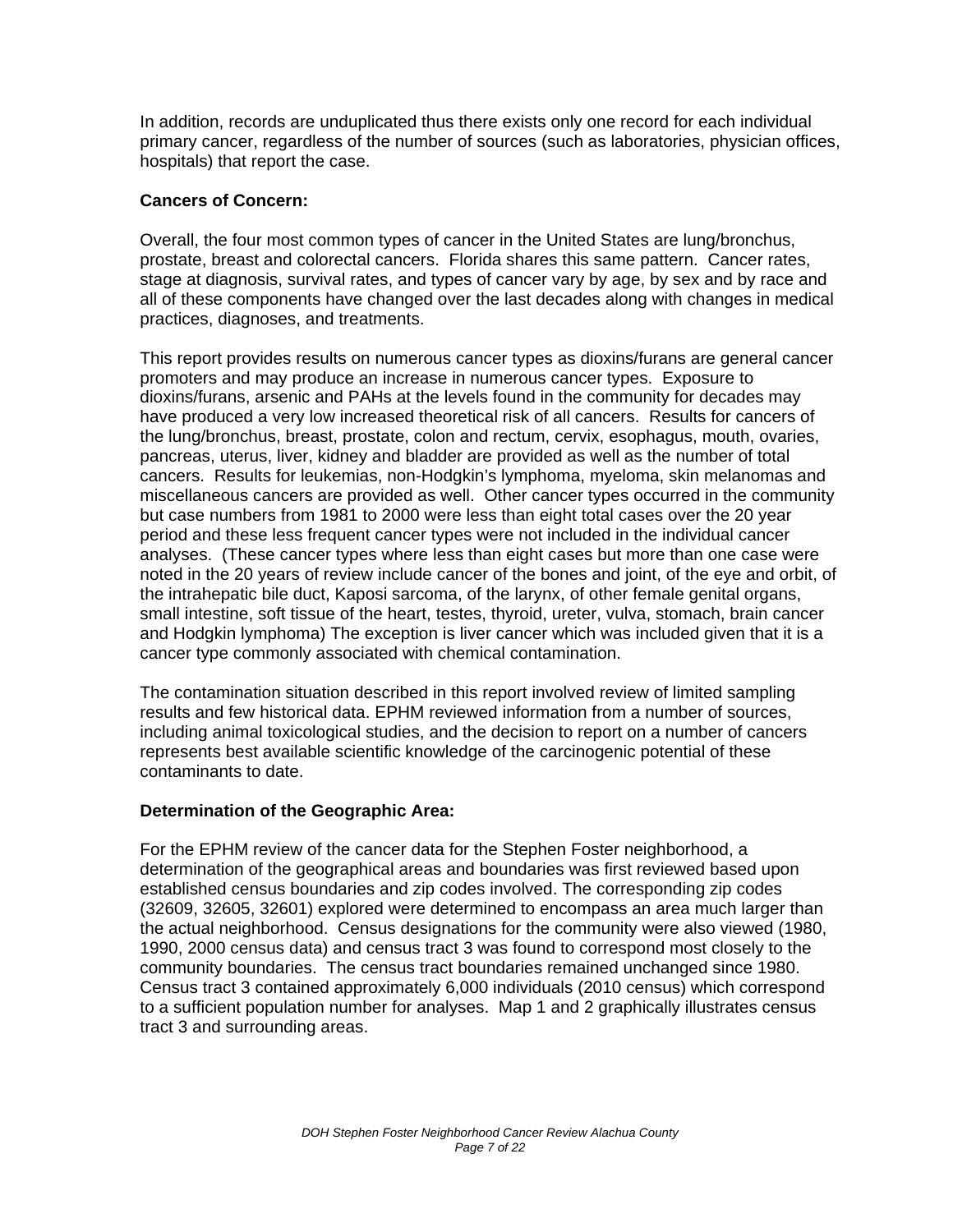#### **Population Data:**

Population by age group, race, and gender were pulled from the 1980, 1990, and 2000 US census data. Linear interpolation was used to calculate intercensal years. The total population of the study area was 6,080 for 1980, 6,016 for 1990, and 5,623 for 2000 (**Table 1**)The community racial make-up has changed somewhat since 1980 as 87.1 percent of the population was White and 9.9 percent was Black in 1980 whereas in 2000 72.9 percent of the community was White and 20.3 percent was Black. Residents of Hispanic ethnicity have increased from 3.5 percent of the census tract in 1980 to 5.0 percent in 2000. Mobility is also reflected in census information where 33.8 percent of the census tract in 1990 indicated they were in the same house in 1985 (compared to 44.9 percent statewide) and 35 percent reported in the 2000 census being in the same house in 1995 (compared to 48.9 percent statewide) (1990 and 2000 census).

Census data for 2010 for census tract 3 that contains breakdowns by age, race, ethnicity and gender are expected out by fall of 2011. Total numbers for the census tract (2010) are currently available and indicate 6,078 individuals residing in the community; details for age and gender are not available at this time.

#### **FCDS Data Search:**

The FCDS was searched for cancer cases occurring among residents of the census tract 3 for Alachua County and also searched on resident zip codes. FCDS was also searched by place name for residence including Gainesville, G'ville and possible misspellings. All cases of cancer having any patient address within these parameters were pulled and then further geocoded to the census tract.

Once cancer cases for the period 1981-2000 were selected from FCDS based on the general area (zip codes, census tracts and place names), addresses were further geocoded using Arc GIS in order to be identified as being within or outside the study area census tract 3. Only those cases geocoded to be within census tract 3 were included in the analysis. Every attempt was made to geocode each record. Of note, residents whose cancers were diagnosed after leaving the community, who were diagnosed and treated solely in a Veteran's Administration facility, and those who did not seek and receive confirmed diagnoses would not be present in the dataset.

#### **Stephen Foster (Alachua County, census tract 3) Analysis:**

The primary focus of this report involves malignant cancers for the period 1981-2000 representing 20 years of follow-up and decades past theoretical exposure time. All rates were age adjusted. For purposes of comparison, rates for the state of Florida were used to produce expected counts of cancer. Analysis for years 2001 to 2008 are expected to be completed in late fall 2011 following the availability of race, age and gender specific population estimates for the census tract in the 2010 census.

In assessing whether the area had experienced an increase in certain types of cancer, Standard Incidence Ratios (SIRs) were used. This involves comparing the observed number of cancer cases to a number that would be expected if the community were experiencing the same rate of cancer as a larger comparison area (in this case the state of Florida). These Florida age specific state rates were multiplied by the population in the census tract of concern. Population estimates for the area (census tract 3, Alachua County)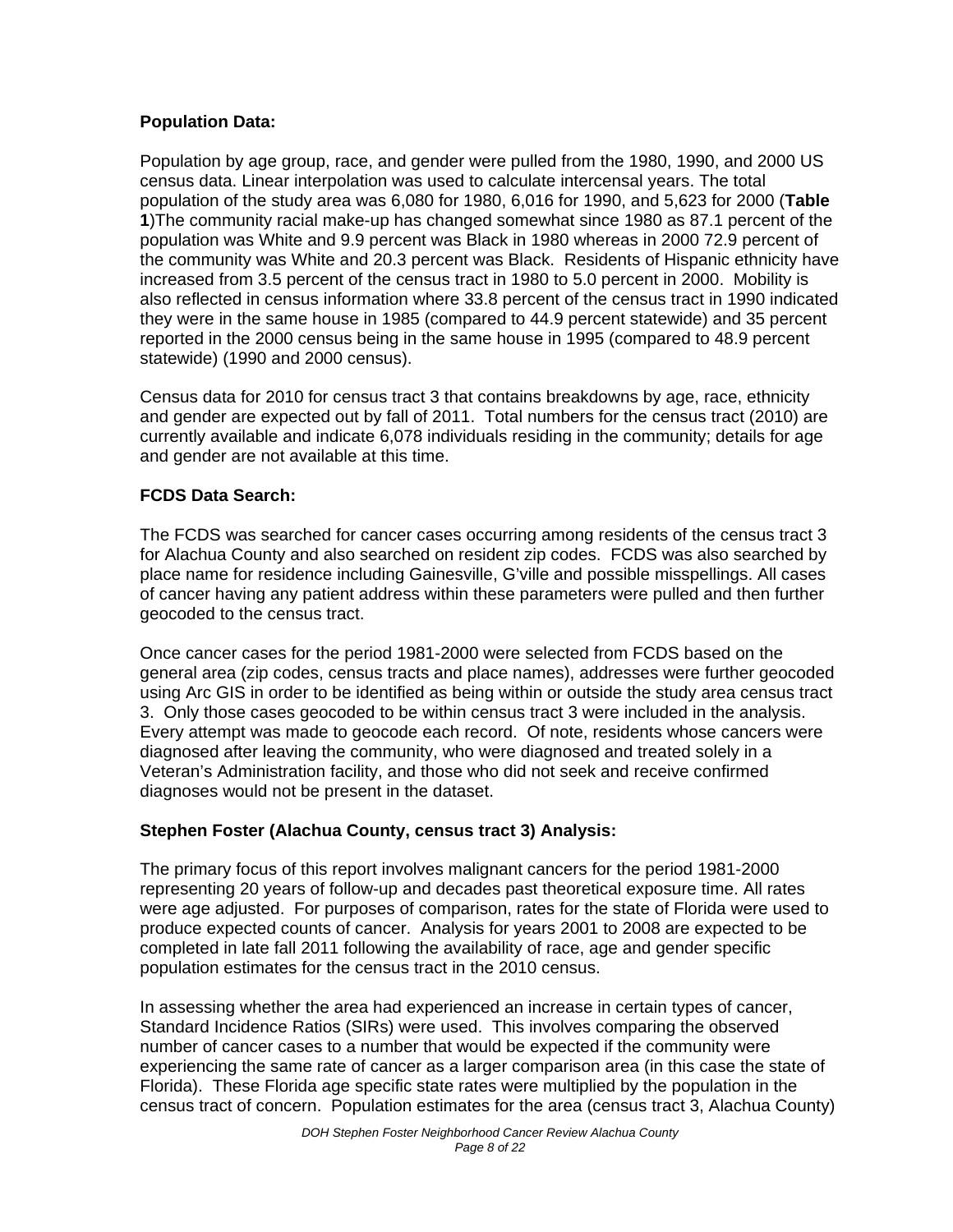were obtained from the 1980, 1990 and 2000 census and extrapolated between census years based on documented growth for each of these areas. This calculation results in the expected number of cancer cases in the community area. The observed number of cases in the census tract area was then divided by the calculated expected number of cases in the area. This ratio of observed over expected is called an SIR. All rates (and the SIRs) in this study were age-adjusted. The SIR is considered elevated when it is over 1.0. It is considered statistically significant if the 95 percent interval between the lower and higher confidence limits of the observed number does not include 1.0.

As an example using a cancer occurring at an incidence rate of approximately 21 cases per year per 100,000 individuals (similar to bladder cancer), in a community of roughly 6,000 individuals over a 20 year period, if 100 cases are observed and 25 cases would be expected based on comparison rates, the SIR would be 4 (100/25) with a lower confidence limit of 3.25 and an upper limit of 4.86. This elevation would be considered statistically significant because the lower confidence limit surrounding the estimate is at least 1.1 (does not include 1.0) (Breslow and Day, 1993).

#### **Results: General**

An FCDS search for cancers in the Stephen Foster area (census tract 3, Alachua County) found 447 cases of all cancers in the period 1981-2000 among all age groups. The majority of cancer cases occurred among adults 19 years of age or older (n=441), the mean and median age of diagnoses for all cancer types among adults was 67 and 69 years respectively (range 21 to 97 years of age). The majority of cases occurred among females (n=251). Only six cases of cancers of concern occurred among children age 0-19 in these years. As expected the majority of pediatric cases were leukemias (n=2).

Comparisons were made to state rates in five-year periods for each of the cancer types presented. Those cancers most commonly appearing in the community are presented, uncommon cancer types where less than eight cases were noted in the 20-year time period under study (1981-2000) were not analyzed (except liver). Computation of the observed number of cancer cases over the expected number of cancer cases yielded a SIR for each of the five year time periods. For brevity, computations are shown in **Tables 2-5** for fiveyear time periods from 1981-2000 (20 years of follow-up and decades past possible start date of exposure). Analysis results are presented ending in year 2000.

Examining the category 'all cancers,' no elevation of the SIRs were observed over the summary period 1981-2000 when compared to expected rates (**Table 2**). No age group had higher than expected number of cancers. In summary, review of the overall cancer burden in the community from 1981-2000 found 447 total cancers in all age groups with 521 cancers calculated as expected. Rates for specific cancers are provided below in Tables 3-5.

#### **Results: Specific Cancers**

- Observed versus expected comparisons for **kidney** cancer for the five-year time periods did not produce elevated SIRs in the comparisons to state of Florida values (**Table 3)**. Eight cases of kidney cancer were observed in the 20-year period.
- Observed versus expected comparisons for **liver** cancer for the five-year time periods did not produce elevated SIRs in the comparison to state of Florida values (**Table 3)** and in some periods no cases were seen. Only four cases of liver cancer were observed for the 20-year period.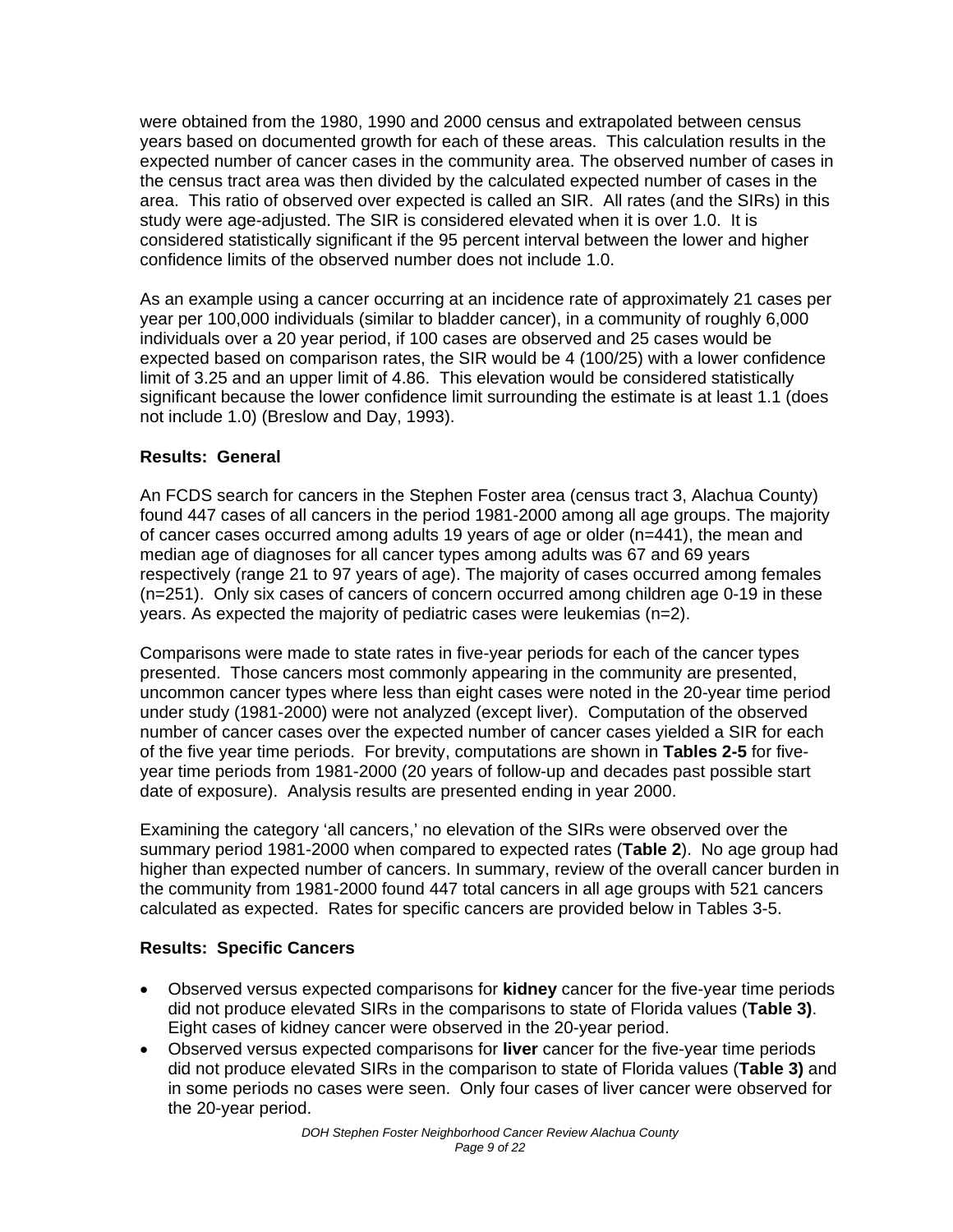- Observed versus expected comparisons for **leukemia** for the five-year time periods produced no periods of elevated SIRs in the comparison to state values (**Table 3**). Fifteen cases of leukemia were observed in the 20-year period.
- Observed versus expected comparisons for **non-Hodgkin lymphoma** for the five-year time periods did not produce elevated SIRs in the state of Florida comparison (**Table 3**). 21 cases of non-Hodgkin lymphoma were observed in the 20 year period.
- Observed versus expected comparisons for **pancreatic** cancer for the five year time periods did not produce elevated SIRs in the years 1981-2000 in the comparison to the state of Florida (**Table 3**). Thirteen cases of pancreatic cancer were observed in the 20 year time period.
- Observed versus expected comparisons for **bladder** cancer for the five year time periods did not produce elevated SIRs in the years 1981-2000 in the comparison to the state of Florida (**Table 3**). 24 cases of urinary bladder cancer were observed in the 20 year time period.

#### **In summary, there appears to be no increase in overall rates for cancers of the liver, kidney, bladder, and pancreas and for non-Hodgkin lymphomas or leukemias during 1981-2000. These are cancer types most frequently associated with exposure and contamination of communities.**

- Observed versus expected comparisons for **breast** cancer among women for the five year time periods did not produce elevated SIRs in the comparison to state of Florida values (**Table 4)**. Seventy-one cases of breast cancer were observed for the 20 year period.
- Observed versus expected comparisons for **cervical** cancer among women for the five year time periods did not produce elevated SIRs in the comparisons to state of Florida values (**Table 4**). Nine cases of cervical cancer were observed in the 20 year period.
- Observed versus expected comparisons for **prostate** cancer among men for the five year time periods produced no periods of elevated SIRs in the comparison to state values (**Table 4**). Forty-nine cases of prostate cancer were observed in the 20 year period.
- Observed versus expected comparisons for **ovarian** cancer among women for the five year time periods did not produce elevated SIRs in the state of Florida comparison (**Table 4**). Nine cases of ovarian cancer were observed in the 20 year period.
- Observed versus expected comparisons for **uterine** cancer among women for the five year time periods did not produce elevated SIRs in the years 1981-2000 in the comparison to the state of Florida (**Table 4**). Sixteen cases of uterine cancer were observed in the 20 year time period.

#### **In summary, there appears to be no increase in overall rates for cancers of the breast, cervix, uterus, ovaries or prostate during 1981-2000. Some periods had statistically significant lower than expected rates for breast and prostate cancers.**

- Observed versus expected comparisons for **colorectal** cancers for the five year time periods did not produce elevated SIRs in the comparison to state of Florida values (**Table 5).** Forty-four cases of colorectal cancers were observed for the 20 year period.
- Observed versus expected comparisons for **lung and bronchus** cancers for the five year time periods did not produce elevated SIRs in the comparisons to state of Florida values (**Table 5**). Sixty-one cases of lung and bronchus cancer were observed in the 20 year period.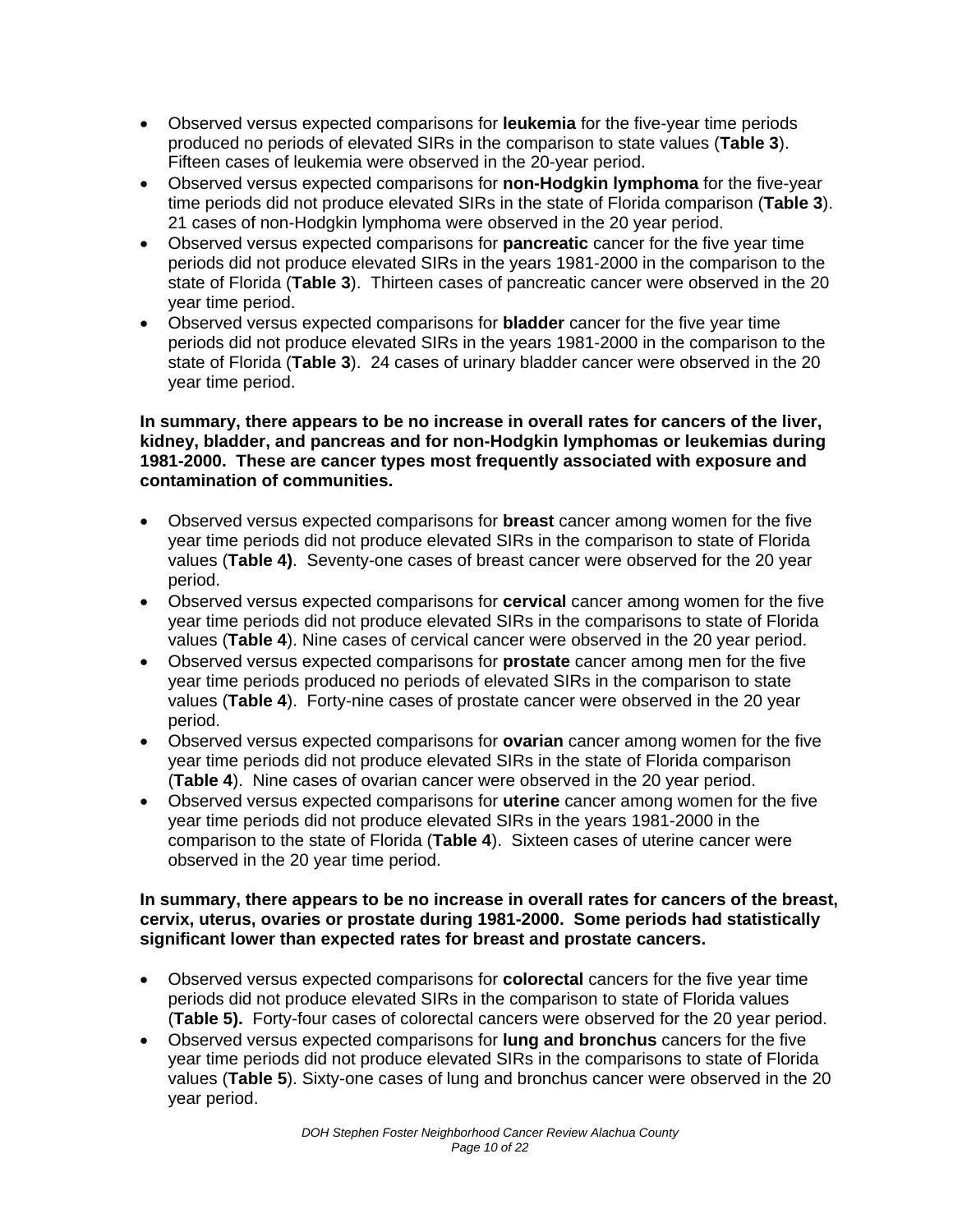- Observed versus expected comparisons for **miscellaneous cancers** for the five year time periods did not produce elevated SIRs in the state of Florida comparison (**Table 5**). Thirteen cases of miscellaneous cancers were observed in the 20 year period.
- Observed versus expected comparisons for **myeloma** for the five year time periods produced no periods of elevated SIRs in the comparison to state values (**Table 5**). Eight cases of myeloma were observed in the 20 year period.
- Observed versus expected comparisons for **esophageal** cancer for the five year time periods did not produce elevated SIRs in the years 1981-2000 in the comparison to the state of Florida (**Table 5**). Eight cases of esophageal cancer were observed in the 20 year time period and in one time period no cases were seen.
- Observed versus expected comparisons for **oral** cancer for the five year time periods did not produce elevated SIRs in the years 1981-2000 in the comparison to the state of Florida (**Table 5).** Nine cases of oral cancer were observed in the 20 year time period.
- Observed versus expected comparisons for **skin melanoma** did not produce elevated SIRs in the five year time periods in the comparison to state values. Eleven cases of skin melanoma were noted in this time period.

#### **In summary, there appears to be no increase in overall rates for cancers of the lung and bronchus, colorectal cancers, skin melanomas, miscellaneous cancers, esophageal, oral or myeloma during 1981-2000.**

#### **Limitations:**

This analysis was conducted as an investigation of cancer incidence data associated with a possible increase in cancer in the Stephen Foster area in response to resident concerns over community exposures related to the adjacent Cabot Koppers NPL site.

Some of the cancers explored actually comprise a group of diseases with many specific types diagnosed in the community (such as leukemia). Lumping of these different types for analysis purposes may not make sense from a medical/ biological perspective and it is likely that the risk factors for one type of cancer are not the same as risk factors for another.

Although all of the cancers of concern were chosen based on toxicological and epidemiological evidence suggesting possible associations with dioxin/furans, PAHs and arsenic exposure, there are many other known and hypothesized risk factors for cancers. Other risk factors include family history and genetics, ionizing radiation, exposure to other chemicals, occupational exposures, smoking, alcohol use, and diet and lifestyle issues whose impact cannot be addressed in this type of review.

Residence history is also not determined at this level of investigation which is limited to review of existing databases. Therefore, long-term residents who have moved away and are then diagnosed with cancer will be missed from this type of analysis. Residents new to the Stephen Foster area who are then diagnosed with cancer will be counted as resident cases, regardless of the time that they have been living in the area and in spite of the fact that any relevant exposures were most likely from outside of the area. Seasonal/college residents who may have had intermittent exposure and who maintain residences in another area or state would most likely be missing from the case counts of cancer as well as denominator data. Given the very long time period under review and the amount of in- and out-migration that may have occurred in the area since the late 1980s, the inability to assume a stable population is a major limitation. Although the area has maintained a similar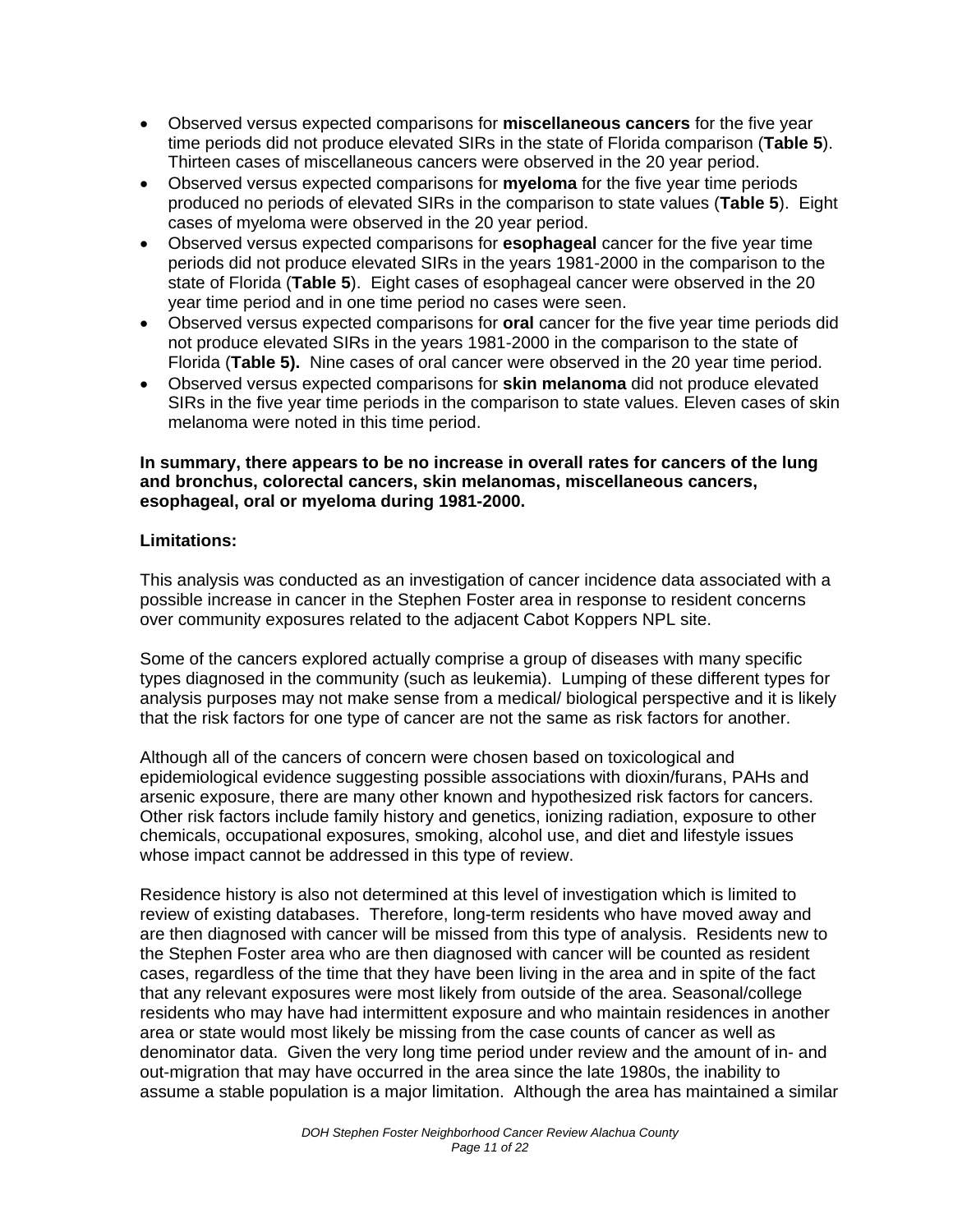total population as evidenced in census tract 3 totals, the community may have had in- and out-migration of specific members and changes in the ages, races and ethnicities of those migrating (all demographic characteristics which are in turn linked to cancer risk).

Few environmental sampling points for soil and for air exist during the long time period that the Cabot Koppers facilities were in operation and many assumptions about contamination and exposure have been made. The entire population adjacent to the site was assumed to be exposed at equal levels, contamination is assumed to have been present from the start up time of these facilities and contamination is assumed to be ongoing at some level through fugitive dust, contaminated soils and contaminated indoor dust. Contamination may have been at similar or higher levels in decades past but given that the FCDS is only able to provide data from 1981 on, prior cancer incidence associated with historical exposure and contamination in the early part of the  $20<sup>th</sup>$  century is not able to be assessed.

Cancer is a disease that takes a number of years to develop between initial exposure time or initial trigger and the diagnosis, including signs and symptoms. This latency period may be affected by the type of cancer in question, the age, sex and race of the individual and other contributing factors, such as smoking status. Many cancers have a latency period of 15-20 years and in some cases latency may be 25 to 30 years. Again, population movements during this time greatly impact the ability to interpret any findings.

Personal interviews, surveys, questionnaires and any other method of gathering exposure or other risk factor information specific to each case or to residents in general are not recommended in a preliminary investigation. These types of questionnaires are also not recommended when the investigation does not find consistent increases in cancer rates.

Limiting the study area to the census tract area that generally comprises the neighborhood may have somewhat inexact boundaries for this concern. Although the census tract chosen generally corresponded to the neighborhood, the need to have a large enough population for analysis may have resulted in including some areas and population which have limited to no contamination/exposure from this site.

A serious limitation to this finding is the inability to determine that the population in which the cancers were observed (in other words residents of the Stephen Foster neighborhood in 1981-2000) represents the same group of individuals who were in fact exposed to the contaminants through the 1900s. Given the changes related to growth and development, including building of apartment complexes and changes in the general surrounding neighborhoods over this long time period, it is not possible to say with confidence that the local residents exposed to the contaminants and those with cancer documented in FCDS are in fact the same group of individuals. The finding of no increases in selected cancer rates (18 different cancer types) during 20 years of follow-up are suggestive that the levels of exposure to the population may have been low enough to result in no detectable increase in cancer rates. The finding of no increases, particularly in the early period of analysis (1980's) which would reflect 20 to 30 years of latency past the higher exposures possible in the 1950s and 1960s supports the conclusion that exposures in this community have not been high enough to cause detectable increases in cancer rates.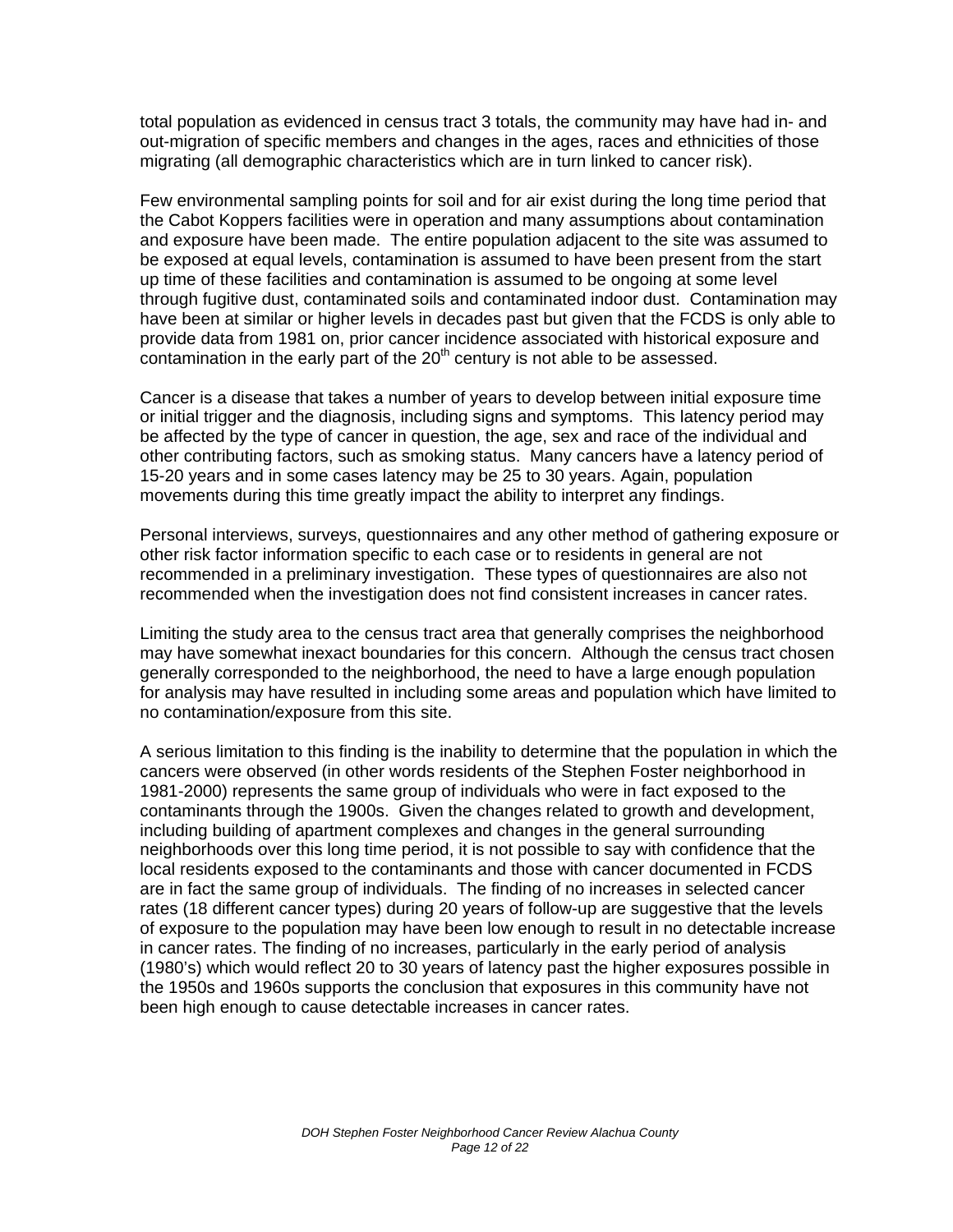#### **Conclusions:**

In conclusion, no increases in rates for 18 types of cancers were seen for the Stephen Foster neighborhood (census tract 3, Alachua County) for five year periods encompassing 1981-2000. The finding of no increases, particularly in the early period of analysis (1980s) which would reflect 20 to 30 years of latency past the higher community exposures to contaminants possible in the 1950s and 1960s suggests that any exposures in this community have not been great enough to cause increased cancer rates.

#### **Recommendations:**

Limited exposure may be occurring in this community through indoor dust, fugitive dust and contaminated soils. Further analysis of cancer records for the period 2000-2008 is recommended once detailed census tract data becomes available later in 2011.

Based on the information available, additional review of health and disease data would not provide any additional data that would more conclusively associate dioxin/furans, arsenic and PAHs contamination of the community soils and increases in cancer. Detailed historical information related to disease or environmental sampling data is not available.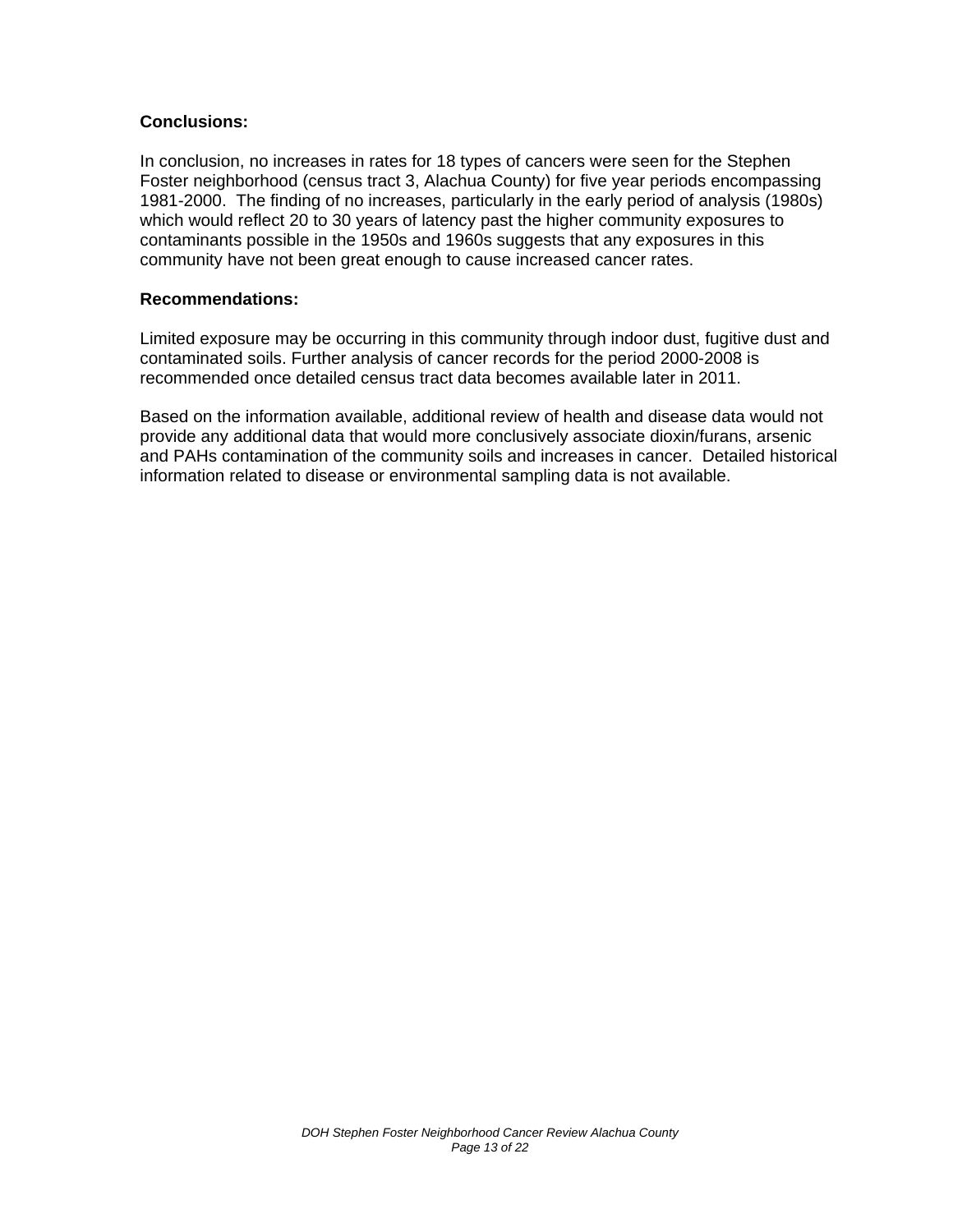#### **REFERENCES**

[ATSDR 1998] Agency for Toxic Substances and Disease Registry. Toxicological Profile for Chlorinated dibenzo-p-dioxins (Update). Atlanta: US Department of Health and Human Services; December 1998.

[ATSDR 2007] Agency for Toxic Substances and Disease Registry. Toxicological Profile for Arsenic (Update). Atlanta: US Department of Health and Human Services; August 2007.

[ATSDR 1995] Agency for Toxic Substances and Disease Registry. Toxicological Profile for Polycyclic Aromatic Hydrocarbons (PAHS) (Update). Atlanta: US Department of Health and Human Services; August 1995.

Breslow N.E. and Day N.E. 1993. Statistical methods in cancer research, volume II: the analysis of cohort studies. New York: Oxford University Press

Census 2000. Bureau of the Census. 2000 census of population and housing. Summary file 1. Washington: US Department of Commerce, 2005. Available at [http://factfinder.census.gov](http://factfinder.census.gov/)

Census 1990. Bureau of the Census. 1990 census population and housing. Summary file 1. Washington: US Department of Commerce, 1992.

Census 1990. Bureau of the Census. Mobility data source census tract 3: http://factfinder.census.gov/servlet/DTTable? bm=y&-context=dt&ds\_name=DEC\_1990\_STF3\_&-mt\_name=DEC\_1990\_STF3\_P043&-CONTEXT=dt& tree\_id=101&-all\_geo\_types=N&-geo\_id=14000US12001000300& search\_results=01000US&-format=&-\_lang=en. Mobility data source Florida: http://factfinder.census.gov/servlet/DTTable? bm=v&context=dt&-ds\_name=DEC\_1990\_STF3\_&-CONTEXT=dt& mt\_name=DEC\_1990\_STF3\_P043&-tree\_id=101&-redoLog=true&-all\_geo\_types=N&-\_caller=geoselect&-geo\_id=04000US12&-search\_results=01000US&-format=&-\_lang=en

Census 2000. Bureau of the Census. Mobility data source census tract 3: http://factfinder.census.gov/servlet/DTTable? bm=y&-context=dt&ds\_name=DEC\_2000\_SF3\_U&-mt\_name=DEC\_2000\_SF3\_U\_P024&-CONTEXT=dt&tree\_id=403&-redoLog=true&-all\_geo\_types=N&-geo\_id=14000US12001000300& search\_results=01000US&-format=&-\_lang=en. Mobility data source Florida: http://factfinder.census.gov/servlet/DTTable? bm=y&-

context=dt&-ds\_name=DEC\_2000\_SF3\_U&-CONTEXT=dt&-

mt name=DEC 2000 SF3 U P024&-tree id=403&-redoLog=true&-all geo types=N&-\_caller=geoselect&-geo\_id=04000US12&-search\_results=01000US&-format=&-\_lang=en

Census 1980. Bureau of the Census. 1980 census of population and housing. Block statistics. Washington: US Department of Commerce, 1982.

Florida Cancer Data System (FCDS). http://www.fcds.med.miami.edu/

Florida Department of Health Risk Assessment Documents. http://www.myfloridaeh.com/medicine/superfund/pha.htm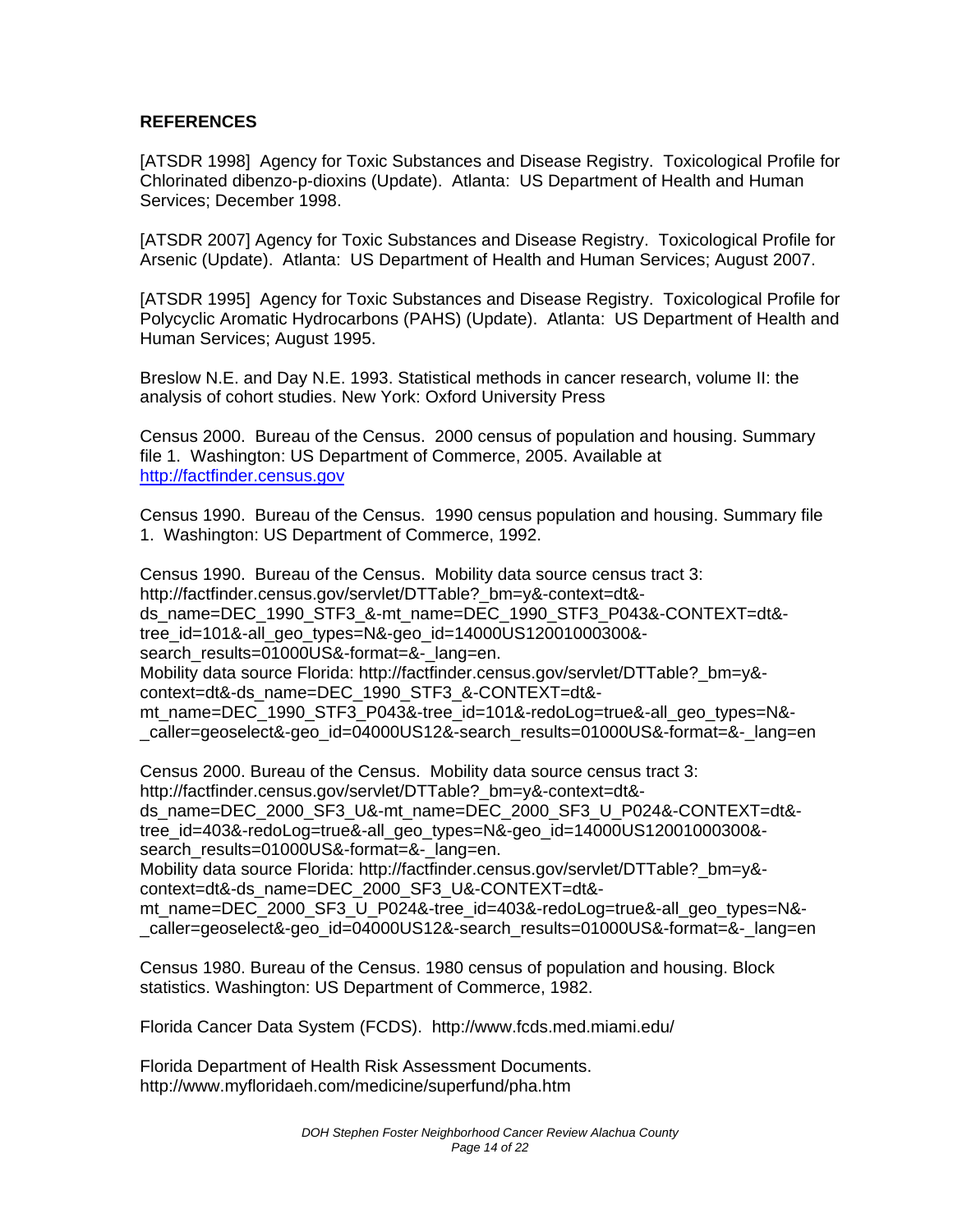Fritz A., Percy C., et al. 2000. International Classification of Diseases for Oncology Third Edition. Geneva: World Health Organization

Schottenfeld D., Fraumeni J.F., 2006. Cancer Epidemiology and Prevention, Third Edition. New York: Oxford University Press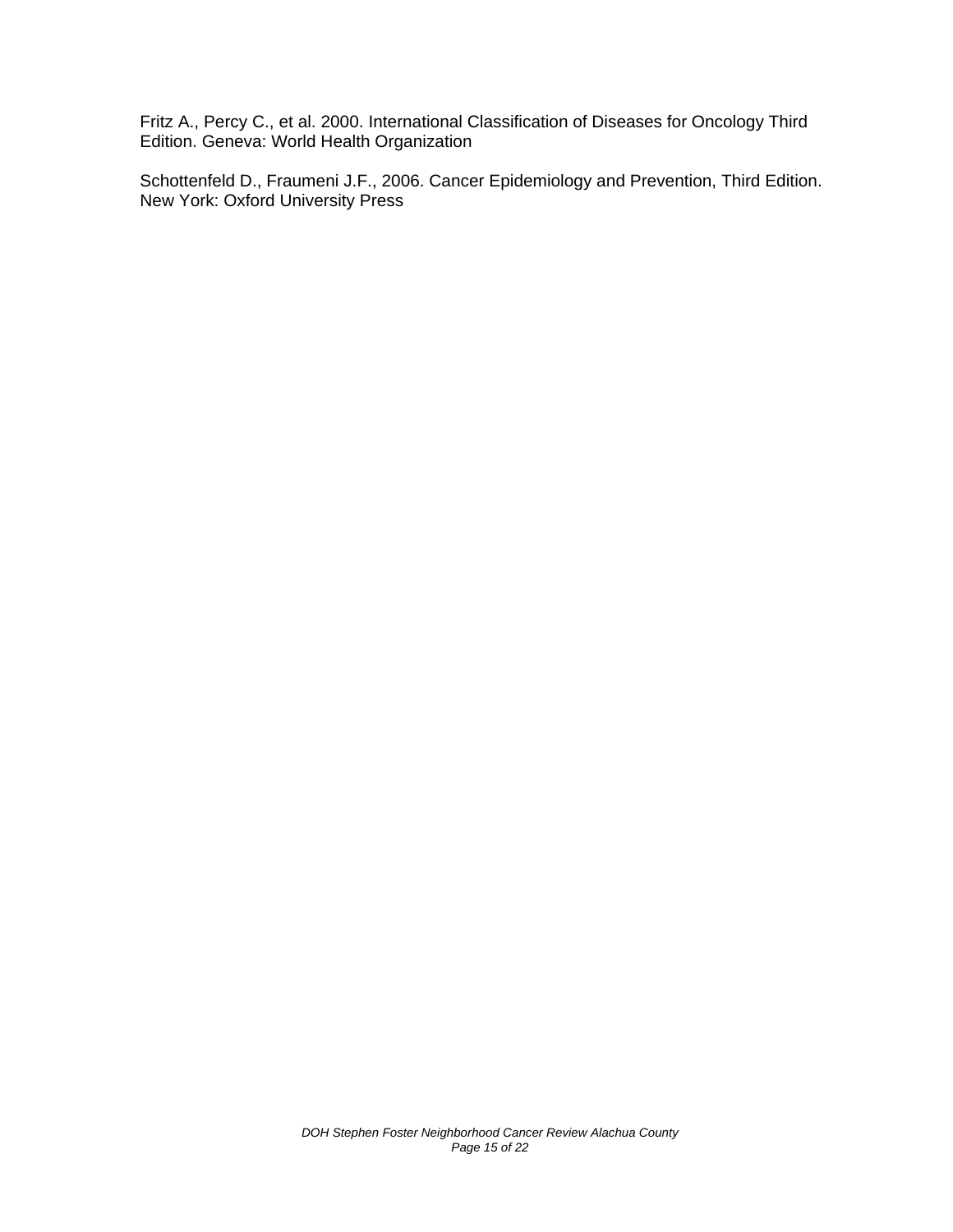# **PAGE LEFT INTENTIONALLY BLANK**

*DOH Stephen Foster Neighborhood Cancer Review Alachua County Page 16 of 22*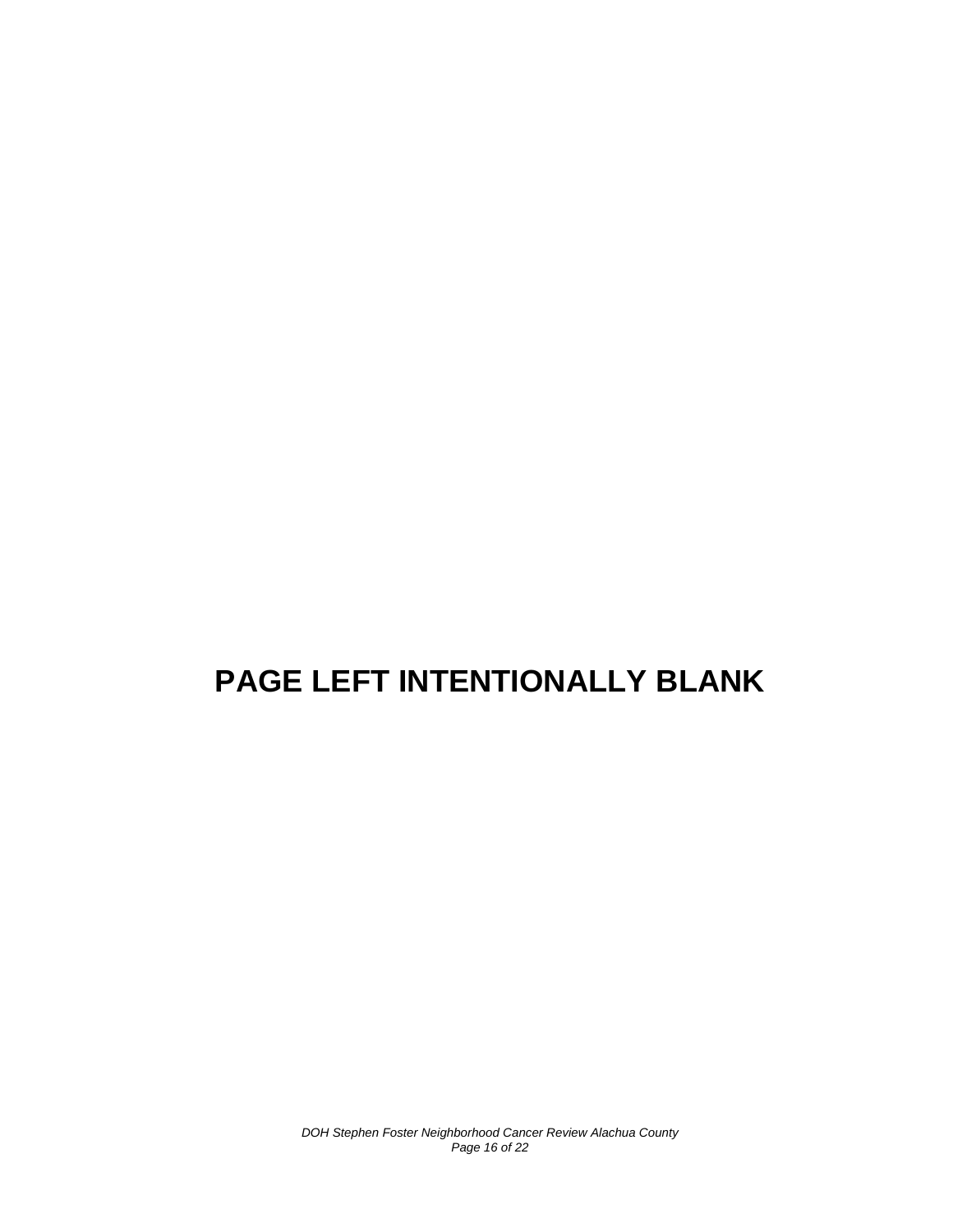|                              | 1980         | 1990         | 2000         |
|------------------------------|--------------|--------------|--------------|
| White-All Ethnicities        | 5296 (87.1%) | 4774 (79.4%) | 4101 (72.9%) |
| <b>Black-All Ethnicities</b> | 603 (9.9%)   | 1083 (18.0%) | 1140 (20.3%) |
| <b>Other-All Ethnicities</b> | 181 (2.9%)   | 159 (2.6%)   | 382 (6.8%)   |
| <b>TOTAL</b>                 | 6080         | 6016         | 5623         |
| Hispanic – Any Race          | 214 (3.5%)   | 211 (3.5%)   | 283 (5.0%)   |

.

**Table 1. Census Tract 3 Alachua County (Stephen Foster Neighborhood) for 1980, 1990, and 2000**

**Table 2: Age adjusted SIR and confidence interval for all cancers in residents of C ensus Tract 3, A lachua County, com pared to state of Florida, 1981-2000\***

| All Cancers     | Age group Expected |        | Observed | <b>SIR</b> | Conf. interval    |
|-----------------|--------------------|--------|----------|------------|-------------------|
| $(1981 - 2000)$ | $\leq$ = 19 y      | 3.59   | b        | 1.673      | $(0.611 - 3.642)$ |
|                 | $20 - 44$ v        | 64.50  | 42       | 0.651      | $(0.469 - 0.880)$ |
|                 | 45-64 v            | 122.99 | 120      | 0.976      | $(0.809 - 1.167)$ |
|                 | $65 + v$           | 330.12 | 279      | 0.845      | $(0.749 - 0.950)$ |
|                 | Αll                | 521.20 | 447      | 0.858      | $(0.780 - 0.941)$ |

*\* Cancer data obtained from the FCD S website and the abshist file. Population data obtained from 1980, 1990 & 2000 censuses. D ata for intercensal years <sup>w</sup> ere estim ated by linear interpolation*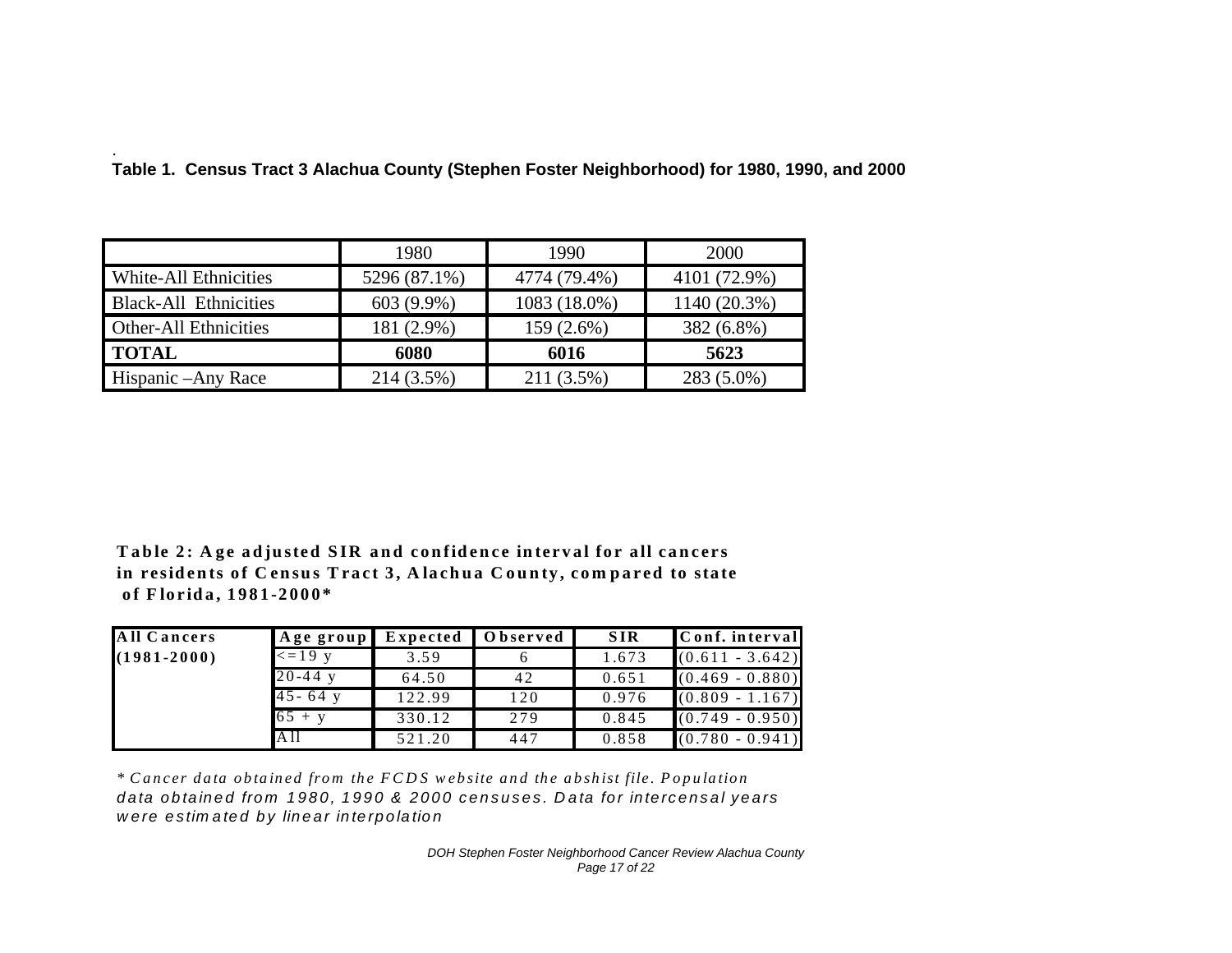| <b>Cancer type</b> |                   |                 | 1981-1985                |            |                          |           |                | 1986-1990 |                               |          |                | 1991-1995 |                                |          | 1996-2000      |                         |                            |  |
|--------------------|-------------------|-----------------|--------------------------|------------|--------------------------|-----------|----------------|-----------|-------------------------------|----------|----------------|-----------|--------------------------------|----------|----------------|-------------------------|----------------------------|--|
| <b>Kidney</b>      | Age group         | <b>Expected</b> | <b>Observed</b>          | <b>SIR</b> | Conf. Interval           |           | Exp Obs        | SIR       | Conf. Interval Exp            |          | Obs            | SIR       | Conf. Interval Exp Obs         |          |                | $\overline{\text{SIR}}$ | <b>Conf.</b> Interval      |  |
|                    | <=19 v            | 0.04            |                          |            | 26.884 (0.351 - 149.577) | 0.05      | $\Omega$       | <b>NA</b> | NA                            | 0.05     | $\Omega$       | <b>NA</b> | NA                             | 0.04     | $\Omega$       | <b>NA</b>               | <b>NA</b>                  |  |
|                    | 20-44 y           | 0.22            | $\Omega$                 | <b>NA</b>  | <b>NA</b>                | 0.25      | $\Omega$       | <b>NA</b> | <b>NA</b>                     | 0.27     | $\Omega$       | <b>NA</b> | $\overline{NA}$                | 0.33     | $\Omega$       | <b>NA</b>               | NA                         |  |
|                    | 45- 64 y          | 0.66            | $\overline{0}$           | <b>NA</b>  | <b>NA</b>                | 0.68      | $\overline{2}$ |           | $2.951$ (0.331 - 10.656) 0.77 |          | $\Omega$       | <b>NA</b> | NA                             | 0.94     | 2              | 2.132                   | $(0.239 - 7.698)$          |  |
|                    | $65 + y$          | 1.4             |                          | 0.713      | $(0.009 - 3.964)$        | 1.77      |                | 0.565     | $(0.007 - 3.144)$             | 1.9      |                |           | $0.525$ $(0.007 - 2.923)$      | 1.8      | $\theta$       | <b>NA</b>               | <b>NA</b>                  |  |
|                    | All               | 2.32            | 2                        | 0.861      | $(0.097 - 3.108)$        | 2.74      | 3              | 1.094     | $(0.220 - 3.196)$             | 3        |                |           | $0.333$ (0.004 - 1.854)        | 3.1      | $\overline{2}$ | 0.645                   | $(0.072 - 2.327)$          |  |
| <b>Liver</b>       | $\leq$ =19 y      | NA              | $\overline{0}$           | <b>NA</b>  | <b>NA</b>                | NA        | $\Omega$       | <b>NA</b> | <b>NA</b>                     | 0.01     | $\Omega$       | <b>NA</b> | <b>NA</b>                      | 0.01     | $\theta$       | <b>NA</b>               | NA                         |  |
|                    | $20-44y$          | <b>NA</b>       | $\overline{0}$           | <b>NA</b>  | <b>NA</b>                | <b>NA</b> | $\Omega$       | NA        | <b>NA</b>                     | 0.1      | $\Omega$       | NA        | NA                             | 0.13     | $\Omega$       | <b>NA</b>               | NA                         |  |
|                    | 45- 64 y          | <b>NA</b>       | $\Omega$                 | <b>NA</b>  | <b>NA</b>                | <b>NA</b> | $\overline{0}$ | NA        | <b>NA</b>                     | 0.18     | $\Omega$       | NA        | NA                             | 0.33     |                |                         | $3.065$ $(0.040 - 17.054)$ |  |
|                    | $65 + y$          | <b>NA</b>       | $\overline{0}$           | <b>NA</b>  | <b>NA</b>                | NA        | $\theta$       | <b>NA</b> | <b>NA</b>                     | 0.6      |                | 1.678     | $(0.022 - 9.337)$              | 0.61     | 2              |                         | $3.293$ $(0.370 - 11.889)$ |  |
|                    | All               | <b>NA</b>       | $\overline{0}$           | <b>NA</b>  | <b>NA</b>                | <b>NA</b> | $\theta$       | <b>NA</b> | <b>NA</b>                     | 0.89     |                | 1.123     | $(0.015 - 6.251)$              | 1.07     | 3              | 2.798                   | $(0.562 - 8.176)$          |  |
| Leukemia           | $\leq$ =19 y      | 0.21            |                          | 4.666      | $(0.061 - 25.962)$ 0.25  |           | $\overline{0}$ | NA        | NA                            | 0.28     | $\overline{0}$ | <b>NA</b> | $\overline{NA}$                | 0.23     |                |                         | $4.276$ $(0.056 - 23.791)$ |  |
| except Aleukemic,  | $20-44y$          | 0.45            |                          | 2.211      | $(0.029 - 12.301)$       | 0.46      | $\Omega$       | NA        | <b>NA</b>                     | 0.49     |                |           | $2.039(0.027 - 11.346)0.51$    |          | $\Omega$       | <b>NA</b>               | <b>NA</b>                  |  |
| subleukemic        | $45 - 64$ y       | 0.54            | $\Omega$                 | NA         | <b>NA</b>                | 0.55      |                |           | 1.829 (0.024 - 10.175         | 0.61     |                | 1.642     | $(0.021 - 9.139)$              | 0.72     |                | 1.397                   | $(0.018 - 7.771)$          |  |
| &NOS               | $\overline{65+y}$ | 1.52            | 1                        | 0.656      | $(0.009 - 3.648)$        | 1.9       | 2              | 1.05      | $(0.118 - 3.792)$             | 2.06     | 3              |           | $1.455$ $(0.292 - 4.252)$      | 2        | 2              |                         | $(0.112 - 3.609)$          |  |
|                    | All               | 2.73            | 3                        | 1.099      | $(0.221 - 3.211)$        | 3.16      | 3              | 0.95      | $(0.191 - 2.774)$             | 3.44     | 5              |           | $1.453$ $(0.468 - 3.391)$      | 3.46     | 4              | 1.157                   | $(0.311 - 2.961)$          |  |
| Non-Hodgkin's      | $\leq$ =19 y      | 0.06            |                          | 17.788     | $(0.232 - 98.968)$       | 0.08      | $\overline{0}$ | NA        | <b>NA</b>                     | 0.06     | $\Omega$       | <b>NA</b> | $\overline{NA}$                | 0.08     | $\theta$       | <b>NA</b>               | NA                         |  |
| Lymphoma           | 20-44 y           | 0.6             | $\mathbf{1}$             | 1.671      | $(0.022 - 9.298)$        | 0.86      | - 1            | 1.163     | $(0.015 - 6.471)$             | 1.25     | $\overline{4}$ | 3.205     | $(0.862 - 8.204)$              | 1.19     |                | 0.839                   | $(0.011 - 4.669)$          |  |
|                    | 45- 64 y          | 0.82            | $\overline{0}$           | <b>NA</b>  | <b>NA</b>                | 0.88      | $\overline{0}$ | NA        | <b>NA</b>                     | 1.03     |                | 0.966     | $(0.013 - 5.377)$              | 1.33     | 3              | 2.259                   | $(0.454 - 6.599)$          |  |
|                    | $65 + y$          | 2               |                          | 0.5        | $(0.007 - 2.782)$        | 2.55      |                | 0.392     | $(0.005 - 2.183)$             | 2.94     | 5              | 1.702     | $(0.548 - 3.972)$              | 2.84     | 2              | 0.703                   | $(0.079 - 2.539)$          |  |
|                    | All               | 3.48            | $\overline{3}$           | 0.863      | $(0.173 - 2.521)$        | 4.37      | 2              | 0.458     | $(0.051 - 1.654)$             | 5.28     | 10             |           | $1.893$ $(0.906 - 3.481)$      | 5.44     | 6              | 1.103                   | $(0.403 - 2.400)$          |  |
| <b>Pancreas</b>    | $\leq$ 19 y       | $\Omega$        | $\overline{0}$           | <b>NA</b>  | <b>NA</b>                | $\Omega$  | $\theta$       | <b>NA</b> | <b>NA</b>                     | $\Omega$ | $\Omega$       | <b>NA</b> | NA                             | 0        | $\Omega$       | <b>NA</b>               | NA                         |  |
|                    | $20-44y$          | 0.11            | $\theta$                 | <b>NA</b>  | <b>NA</b>                | 0.1       | $\Omega$       | <b>NA</b> | <b>NA</b>                     | 0.14     | $\theta$       | NA        | NA                             | 0.15     | $\Omega$       | <b>NA</b>               | NA                         |  |
|                    | 45- 64 y          | 0.55            |                          | 1.812      | $(0.024 - 10.080)$       | 0.51      | $\overline{0}$ | <b>NA</b> | <b>NA</b>                     | 0.61     |                | 1.635     | $(0.021 - 9.096) 0.69$         |          | $\overline{0}$ | <b>NA</b>               | $\overline{NA}$            |  |
|                    | $65 + y$          | 1.94            |                          | 0.515      | $(0.007 - 2.865)$        | 2.09      | 2              | 0.955     | $(0.107 - 3.448)$             | 2.42     | 5              | 2.07      | $(0.667 - 4.830)$              | 2.11     | 3              | 1.424                   | $(0.286 - 4.160)$          |  |
|                    | All               | 2.6             | $\overline{2}$           | 0.768      | $(0.086 - 2.772)$        | 2.7       | 2              | 0.74      | $(0.083 - 2.670)$             | 3.16     | 6              | 1.896     | $(0.692 - 4.127)$              | 2.95     | 3              | 1.018                   | $(0.205 - 2.975)$          |  |
| Urinary            | $\leq$ =19 y      | $\Omega$        | $\theta$                 | <b>NA</b>  | <b>NA</b>                | $\Omega$  | $\theta$       | NA        | <b>NA</b>                     | $\Omega$ | $\Omega$       | <b>NA</b> | NA                             | $\Omega$ | $\theta$       | <b>NA</b>               | NA                         |  |
| bladder            | $20-44y$          | 0.27            | $\Omega$                 | <b>NA</b>  | NA                       | 0.27      | $\Omega$       | NA        | NA                            | 0.25     | $\Omega$       | <b>NA</b> | $\overline{NA}$                | 0.28     | $\Omega$       | <b>NA</b>               | <b>NA</b>                  |  |
|                    | 45- 64 y          | 1.32            |                          | 0.755      | $(0.010 - 4.202)$        | 1.2       | 2              | 1.662     | $(0.187 - 6.002)$             | 1.13     |                | 0.881     | $(0.012 - 4.903)$              | 1.31     | $\Omega$       | <b>NA</b>               | <b>NA</b>                  |  |
|                    | $65 + y$          | 5.16            | 3                        | 0.581      | $(0.117 - 1.699)$        | 5.33      | 6              | 1.125     | $(0.411 - 2.449)$             | 5.22     | 7              | 1.34      | $(0.537 - 2.761)$ 4.95         |          | $\overline{4}$ | 0.807                   | $(0.217 - 2.067)$          |  |
|                    | All               | 6.75            | $\overline{\mathcal{A}}$ | 0.592      | $(0.159 - 1.517)$        | 6.81      | 8              | 1.174     | $(0.506 - 2.314)$ 6.61        |          | 8              |           | $1.209$ $(0.521 - 2.383)$ 6.54 |          | 4              | 0.611                   | $(0.164 - 1.565)$          |  |

**Table 3: Age adjusted SIRs for five year periods with 95% CL for Select Cancers (Liver, Kidney, Pancreatic, Bladder, Non-Hodgkin Lymphoma and Leukemias) in residents of Census Tract 3, Alachua County, compared to state of Florida, 1981-2000\***

*\* Cancer data obtained from the FCDS website and the abshist file. Population data obtained from 1980, 1990 & 2000 censuses. Data for intercensal years were estimated by linear interpolation*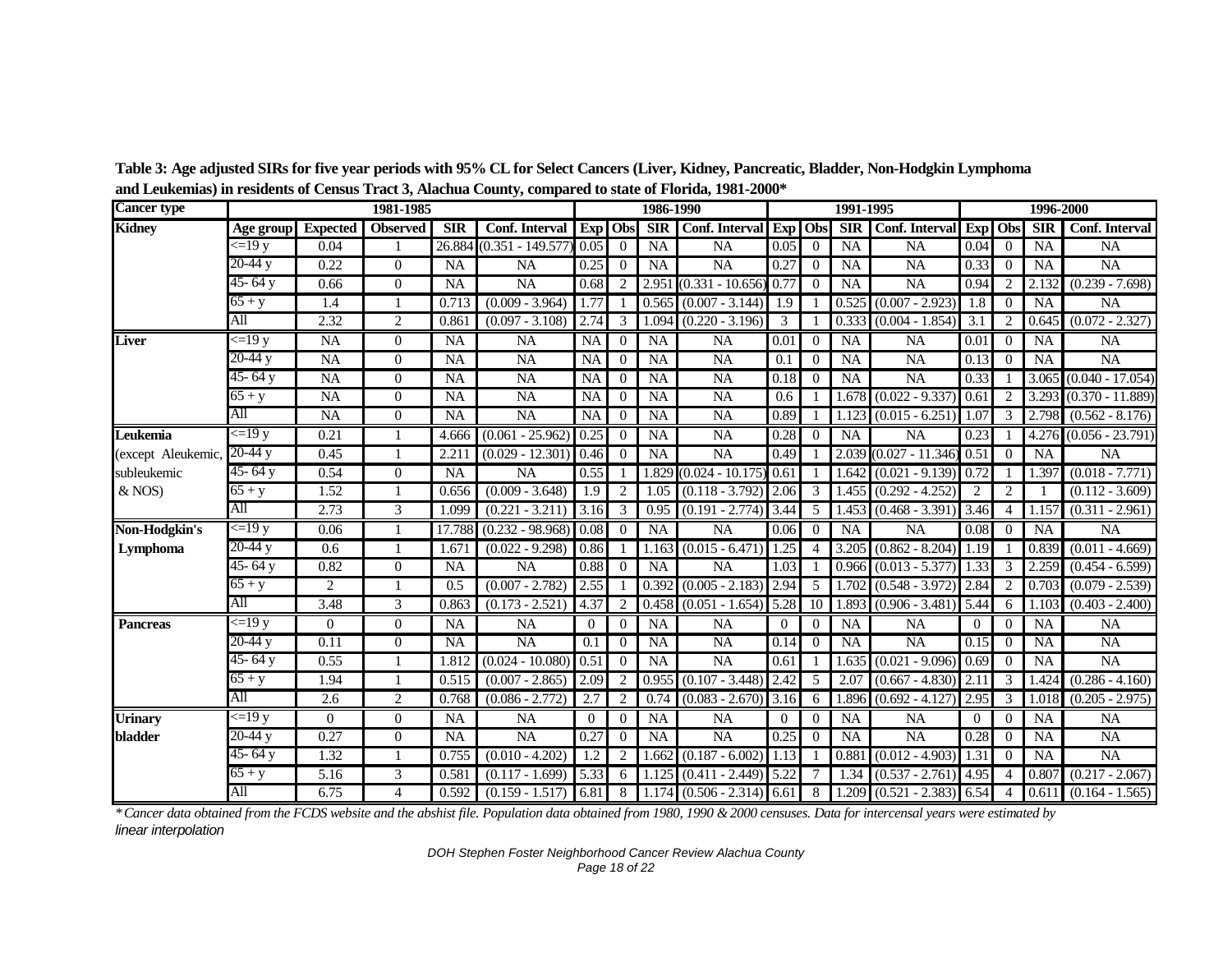|                       | 1981-1985           |                 |                 |            |                                 |          | 1986-1990        |           |                                 |          |                  | 1991-1995 |                               | 1996-2000      |                        |           |                           |  |
|-----------------------|---------------------|-----------------|-----------------|------------|---------------------------------|----------|------------------|-----------|---------------------------------|----------|------------------|-----------|-------------------------------|----------------|------------------------|-----------|---------------------------|--|
| Cancer type Age group |                     | <b>Expected</b> | <b>Observed</b> | <b>SIR</b> | Conf. Interval Exp              |          | Obs              | SIR       | <b>Conf. Interval</b>           | Exp Obs  |                  | SIR       | <b>Conf. Interval Exp</b>     |                | Obs                    | SIR       | <b>Conf. Interval</b>     |  |
| <b>Breast</b>         | $\leq$ 19 y         | $\Omega$        | $\Omega$        | <b>NA</b>  | NA                              | $\Omega$ | $\theta$         | NA        | NA                              | $\Omega$ | $\Omega$         | <b>NA</b> | NA                            | $\theta$       |                        | <b>NA</b> | NA                        |  |
| (Females)             | $20-44y$            | 3.08            | $\mathbf{1}$    | 0.325      | $0.004 - 1.808$                 | 3.34     | $\overline{3}$   | 0.897     | $0.180 - 2.621$                 | 3.36     | $\overline{2}$   | 0.595     | $0.067 - 2.149$               | 3.45           | $\overline{c}$         | 0.579     | $0.065 - 2.090$           |  |
|                       | $45 - 64y$          | 5.27            | $\overline{7}$  | 1.328      | $0.532 - 2.735$                 | 5.2      | 6                | 1.154     | $0.421 - 2.511$                 | 5.12     | $\overline{3}$   | 0.586     | $0.118 - 1.713$               | 6.23           | 8                      | 1.283     | $0.552 - 2.528$           |  |
|                       | $\overline{65} + y$ | 8.91            | 11              | 1.235      | $0.615 - 2.209$                 | 11.48    | 14               | 1.219     | $0.666 - 2.046$                 | 11.37    | 6                | 0.528     | $0.193 - 1.149$               | 9.74           | 8                      | 0.821     | $0.354 - 1.618$           |  |
|                       | All                 | 17.26           | 19              | 1.101      | $0.662 - 1.719$ 20.03           |          | 23               | 1.148     | $0.728 - 1.723$                 | 19.85    | 11               |           | $0.554$ 0.276 - 0.992         | 19.43          |                        | 18 0.926  | $0.549 - 1.464$           |  |
| <b>Cervix</b>         | $\leq$ 19 y         | $\Omega$        | $\Omega$        | NA         | <b>NA</b>                       | $\Omega$ | $\theta$         | NA        | NA                              | $\Omega$ | $\Omega$         | <b>NA</b> | <b>NA</b>                     | $\Omega$       | 0                      | <b>NA</b> | NA                        |  |
|                       | $20-44y$            | 1.26            | $\theta$        | <b>NA</b>  | <b>NA</b>                       | 1.3      | $\boldsymbol{0}$ | <b>NA</b> | <b>NA</b>                       | 1.18     |                  | 0.847     | $0.011 - 4.712$               | 1.06           | 0                      | <b>NA</b> | NA                        |  |
|                       | $45 - 64y$          | 0.53            | $\Omega$        | <b>NA</b>  | NA                              | 0.45     |                  | 2.213     | $0.029 - 12.315$                | 0.46     | $\overline{2}$   |           | 4.392 0.493 - 15.859          | 0.48           | $\mathfrak{D}$         | 4.128     | $0.464 - 14.904$          |  |
|                       | $\overline{65} + y$ | 0.59            | 2               | 3.41       | $0.383 - 12.323$                | 0.58     |                  | 1.73      | $0.023 - 9.627$                 | 0.53     | $\Omega$         | <b>NA</b> | NA                            | 0.36           | $\Omega$               | <b>NA</b> | NA                        |  |
|                       | All                 | 2.37            | 2               | 0.843      | $0.095 - 3.043$                 | 2.33     | 2                | 0.858     | $0.096 - 3.099$                 | 2.17     | 3                | 1.385     | $0.278 - 4.046$               | 1.91           | $\overline{2}$         | 1.047     | $0.118 - 3.781$           |  |
| <b>Prostrate</b>      | $\leq$ 19 y         | $\Omega$        | $\overline{0}$  | <b>NA</b>  | NA                              | $\Omega$ | $\theta$         | NA        | NA                              | $\Omega$ | $\overline{0}$   | <b>NA</b> | <b>NA</b>                     | $\Omega$       |                        | <b>NA</b> | NA                        |  |
|                       | $20-44y$            | 0.02            | $\mathbf{0}$    | <b>NA</b>  | NA                              | 0.02     | $\mathbf{0}$     | <b>NA</b> | NA                              | 0.05     | $\overline{0}$   | NA        | <b>NA</b>                     | 0.11           | $\Omega$               | <b>NA</b> | NA                        |  |
|                       | $45 - 64y$          | 1.42            | $\mathbf{1}$    | 0.704      | $(0.009 - 3.917)$               | 1.74     | 3                | 1.725     | $(0.347 - 5.041)$               | 3.88     | $\theta$         | <b>NA</b> | NA                            | 5.4            | 3                      |           | $0.556$ $(0.112 - 1.623)$ |  |
|                       | $65 + y$            | 8.17            | $\tau$          |            | $0.857$ $(0.343 - 1.765)$ 11.21 |          | 8                |           | $0.714$ $(0.307 - 1.407)$       | 15.03    | 22               |           | $1.463(0.917 - 2.216)$        | 11.08          | 5                      |           | $0.451$ (0.145 - 1.053)   |  |
|                       | All                 | 9.61            | 8               |            | $0.832$ $(0.358 - 1.640)$ 12.97 |          | -11              |           | $0.848$ $(0.423 - 1.518)$ 18.97 |          | 22               |           | $1.16$ (0.727 - 1.756) 16.58  |                | 8                      |           | $0.482$ $(0.208 - 0.951)$ |  |
| Ovary                 | $\leq$ 19 y         | 0.02            | $\Omega$        | <b>NA</b>  | <b>NA</b>                       | 0.02     | $\theta$         | NA        | NA                              | 0.02     | $\overline{0}$   | <b>NA</b> | <b>NA</b>                     | 0.02           | 0                      | <b>NA</b> | NA                        |  |
|                       | $20-44y$            | 0.45            | $\theta$        | <b>NA</b>  | <b>NA</b>                       | 0.49     | $\mathbf{0}$     | <b>NA</b> | NA                              | 0.56     | $\boldsymbol{0}$ | NA        | <b>NA</b>                     | 0.5            |                        |           | $1.996(0.026 - 11.105)$   |  |
|                       | $45 - 64y$          | 0.77            | $\mathbf{1}$    | 1.302      | $(0.017 - 7.244)$               | 0.7      | $\Omega$         | NA        | NA                              | 0.68     | $\theta$         | <b>NA</b> | NA                            | 0.76           | $\mathcal{D}_{\alpha}$ | 2.64      | $(0.297 - 9.533)$         |  |
|                       | $65 + y$            | 1.33            | $\mathbf{0}$    | <b>NA</b>  | NA                              | 1.55     | $\mathfrak{Z}$   | 1.93      | $(0.388 - 5.638)$               | 1.6      | 2                |           | $1.249$ $(0.140 - 4.511)$     | 1.31           | 0                      | <b>NA</b> | NA                        |  |
|                       | All                 | 2.56            | $\mathbf{1}$    | 0.39       | $(0.005 - 2.171)$               | 2.76     | $\overline{3}$   |           | $1.085$ $(0.218 - 3.171)$       | 2.86     | 2                |           | $0.699$ $(0.079 - 2.525)$     | 2.59           | 3                      |           | $1.158$ $(0.233 - 3.384)$ |  |
| <b>Uterus</b>         | $\leq$ 19 y         | $\Omega$        | $\mathbf{0}$    | <b>NA</b>  | <b>NA</b>                       | $\Omega$ | $\theta$         | NA        | NA                              | $\Omega$ | $\overline{0}$   | <b>NA</b> | <b>NA</b>                     | $\overline{0}$ | 0                      | <b>NA</b> | NA                        |  |
|                       | $20-44y$            | 0.31            | $\overline{0}$  | <b>NA</b>  | <b>NA</b>                       | 0.27     | $\mathbf{1}$     |           | $3.722(0.049 - 20.710)$         | 0.3      | $\overline{0}$   | <b>NA</b> | <b>NA</b>                     | 0.31           | $\Omega$               | <b>NA</b> | NA                        |  |
|                       | 45-64 y             | 1.08            | 3               | 2.77       | $(0.558 - 8.113)$               | 0.85     | $\overline{1}$   | 1.173     | $(0.015 - 6.525)$               | 0.82     | 3                |           | $3.648$ $(0.733 - 10.66)$     | $\mathbf{1}$   | 2                      | 1.997     | $(0.224 - 7.211)$         |  |
|                       | $65 + y$            | 2.11            | 3               | 1.42       | $(0.285 - 4.148)$               | 2.27     | $\overline{1}$   | 0.44      | $(0.006 - 2.448)$               | 2.13     | $\mathbf{1}$     | 0.47      | $(0.006 - 2.612)$             | 1.8            |                        |           | $0.557$ (0.007 - 3.097)   |  |
|                       | All                 | 3.5             | 6               |            | $1.714(0.626 - 3.732)$ 3.39     |          | 3                |           | $0.884$ $(0.178 - 2.582)$ 3.25  |          | $\overline{4}$   |           | $1.23$ $(0.331 - 3.148)$ 3.11 |                | $\mathcal{R}$          |           | $0.965$ $(0.194 - 2.820)$ |  |

**Table 4: Age adjusted SIRs for five year periods with 95% CL for Select Cancers (Breast, Cervix, Prostrate, Ovary, Uterus) in residents of Census Tract 3, Alachua County, compared to state of Florida, 1981-2000\***

*\* Cancer data obtained from the FCDS website and the abshist file. Population data obtained from 1980, 1990 & 2000 censuses. Data for intercensal years were estimated by linear interpolation*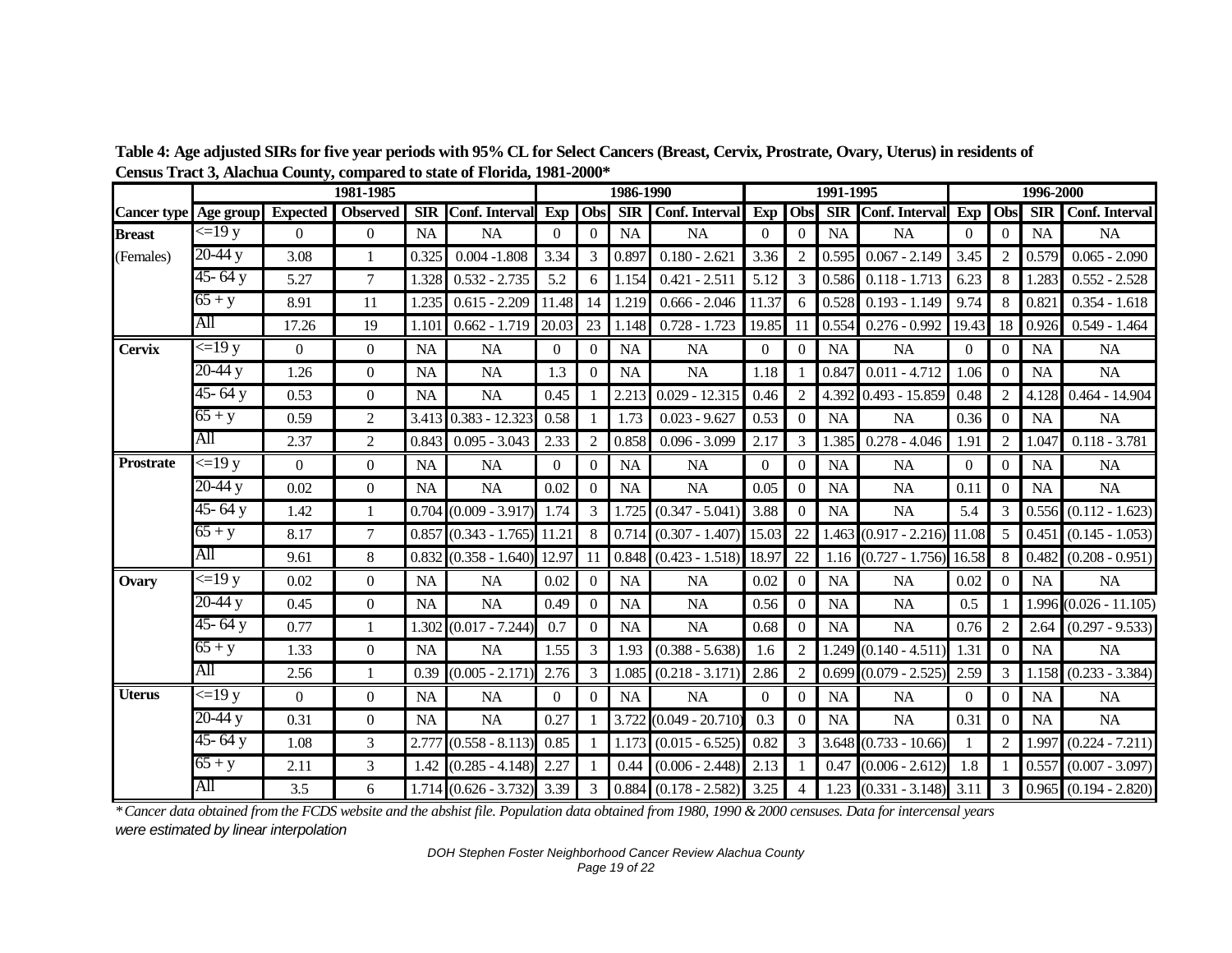|               | 1981-1985           |                |                |                |                   |                | 1986-1990             |            |                           |                | 1991-1995       |                   | 1996-2000               |                |                |            |                   |
|---------------|---------------------|----------------|----------------|----------------|-------------------|----------------|-----------------------|------------|---------------------------|----------------|-----------------|-------------------|-------------------------|----------------|----------------|------------|-------------------|
| Cancer type   | Age group           | Expected       | Observed       | <b>SIR</b>     | Conf. Interval    | Exp            | Obs                   | <b>SIR</b> | Conf. Interval            | Exp            | Obs             | <b>SIR</b>        | Conf. Interval          | Exp            | Obs            | <b>SIR</b> | Conf. Interval    |
| Colorectal    | $\overline{z=19}$ y | 0.01           | $\Omega$       | N <sub>A</sub> | N <sub>A</sub>    | $\Omega$       | $\Omega$              | NA         | <b>NA</b>                 | $\Omega$       | $\Omega$        | NA                | NA                      | $\Omega$       | $\theta$       | <b>NA</b>  | NA                |
|               | $20 - 44$ y         | 0.76           | $\Omega$       | N <sub>A</sub> | NA                | 0.74           |                       | NA         | N <sub>A</sub>            | 0.82           | $\Omega$        | NA                | N A                     | 1.01           | $\Omega$       | <b>NA</b>  | NA                |
|               | 45-64 v             | 3.39           |                | 0.295          | $(0.004 - 1.642)$ | 3.08           |                       | .297       | $(0.349 - 3.320)$         | 3              | 4               | 1.33              | $(0.359 - 3.412)$       | 3.6            | $\overline{2}$ | 0.555      | $(0.062 - 2.004)$ |
|               | $\overline{65}$ + y | 13.17          | 6              | 0.455          | $(0.166 - 0.991)$ | 13.61          | $\mathbf{\mathsf{R}}$ | 0.588      | $(0.253 - 1.159)$         | 12.62          |                 | 0.555             | $(0.222 - 1.143)$       | 10.85          | 12             | 1.106      | $(0.571 - 1.933)$ |
|               | A 11                | 17.33          | $\tau$         | 0.404          | $(0.162 - 0.832)$ | 17.43          | 12                    | 0.688      | $(0.355 - 1.203)$         | 16.44          | 11              | 0.669             | $(0.333 - 1.197)$       | 15.46          | 14             | 0.906      | $(0.495 - 1.520)$ |
| Lung          | $\leq$ = 19 y       | $\overline{0}$ | $\overline{0}$ | N A            | N A               | $\mathbf{0}$   | $\Omega$              | N A        | N A                       | $\mathbf{0}$   | $\overline{0}$  | N <sub>A</sub>    | N A                     | $\mathbf{0}$   | $\overline{0}$ | N A        | N A               |
| & Bronchus    | 20-44 y             | 0.95           | $\overline{0}$ | N A            | N <sub>A</sub>    | 0.88           | $\Omega$              | N A        | N <sub>A</sub>            | 0.86           | $\overline{0}$  | N <sub>A</sub>    | N A                     | 0.95           |                | 1.053      | $(0.014 - 5.860)$ |
|               | $45 - 64$ y         | 5.72           | 6              | 1.05           | $(0.383 - 2.285)$ | 5.35           | 6                     | 1.121      | $(0.409 - 2.440)$         | 5.58           | $7\phantom{.0}$ | 1.255             | $(0.503 - 2.587)$       | 5.93           | 2              | 0.337      | $(0.038 - 1.217)$ |
|               | $65 + y$            | 11.77          | 12             | 1.02           | $(0.526 - 1.782)$ | 13.53          | 8                     | 0.591      | $(0.255 - 1.165)$         | 15.45          | 10              | 0.647             | $(0.310 - 1.191)$       | 13.8           | 9              | 0.652      | $(0.298 - 1.238)$ |
|               | All                 | 18.44          | 18             | 0.976          | $(0.578 - 1.543)$ | 19.77          | 14                    | 0.708      | $(0.387 - 1.188)$         | 21.89          | 17              | 0.777             | $(0.452 - 1.244)$       | 20.68          | 12             | 0.58       | $(0.299 - 1.013)$ |
| Miscellaneous | $\leq$ = 19 y       | 0.01           | $\Omega$       | N A            | N A               | 0.02           | $\Omega$              | <b>NA</b>  | N A                       | 0.02           | $\Omega$        | NA                | N A                     | 0.01           | $\overline{0}$ | N A        | N A               |
|               | $20 - 44$ v         | 0.32           | $\Omega$       | N A            | N A               | 0.27           |                       | 3.639      | $(0.048 - 20.245$         | 0.36           | $\Omega$        | NA                | NA                      | 0.37           | $\overline{0}$ | N A        | N A               |
|               | $45 - 64$ y         | 0.86           | $\overline{0}$ | NA             | NA                | 0.79           |                       | 1.261      | $(0.016 - 7.017)$         | 0.88           | $\overline{0}$  | NA                | NA                      | 1.06           | $\overline{0}$ | <b>NA</b>  | N A               |
|               | $65 + y$            | 2.5            |                | 0.4            | $(0.005 - 2.228)$ | 2.68           | 5                     | 1.866      | $(0.601 - 4.354)$         | 3.11           | 2               | 0.64              | $(0.072 - 2.322)$       | 2.79           | 3              | 1.075      | $(0.216 - 3.142)$ |
|               | A 11                | 3.69           |                | 0.271          | $(0.004 - 1.509)$ | 3.77           |                       | 1.857      | $(0.744 - 3.826)$         | 4.37           | 2               | 0.458             | $(0.051 - 1.654)$       | 4.23           | 3              | 0.709      | $(0.142 - 2.070)$ |
| M yeloma      | $\le$ = 19 y        | $\overline{0}$ | $\overline{0}$ | N A            | NA                | $\overline{0}$ | $\Omega$              | NA         | NA                        | $\overline{0}$ | $\overline{0}$  | <b>NA</b>         | <b>NA</b>               | $\mathbf{0}$   | $\overline{0}$ | <b>NA</b>  | N A               |
|               | $20-44$ y           | 0.06           | $\mathbf{0}$   | N A            | N <sub>A</sub>    | 0.07           |                       | NA         | N <sub>A</sub>            | 0.08           |                 |                   | $12.13(0.159 - 67.489)$ | 0.1            | $\overline{0}$ | <b>NA</b>  | N A               |
|               | 45- 64 y            | 0.31           | $\Omega$       | N A            | NA                | 0.29           |                       | NA         | N <sub>A</sub>            | 0.33           | $\Omega$        | <b>NA</b>         | NA                      | 0.38           | $\overline{0}$ | <b>NA</b>  | NA                |
|               | $65 + y$            | 0.83           | $\overline{2}$ | 2.404          | $(0.270 - 8.679)$ | 1.01           | $\mathcal{D}$         | 1.982      | $(0.223 - 7.157)$         | 1.13           |                 | 0.883             | $(0.012 - 4.914)$       | 0.93           | 2              | 2.157      | $(0.242 - 7.786)$ |
|               | A 11                | 1.2            | $\overline{2}$ | 1.668          | $(0.187 - 6.022)$ | 1.36           | $\overline{2}$        | 1.467      | $(0.165 - 5.296)$         | 1.54           | $\overline{2}$  | 1.298             | $(0.146 - 4.685)$       | 1.41           | 2              | 1.42       | $(0.159 - 5.126)$ |
| Esophagus     | $\leq$ = 19 y       | $\overline{0}$ | $\Omega$       | N A            | NA                | $\Omega$       | $\Omega$              | N A        | N A                       | N A            | $\Omega$        | NA                | N A                     | $\overline{0}$ | $\overline{0}$ | N A        | N A               |
|               | 20-44 y             | 0.06           | $\overline{0}$ | N A            | NA                | 0.06           | $\theta$              | N A        | NA                        | N A            | $\overline{0}$  | NA                | N A                     | 0.07           | $\mathbf{0}$   | N A        | N A               |
|               | 45-64 y             | 0.38           | $\overline{0}$ | N A            | NA                | 0.34           | $\Omega$              | N A        | NA                        | ΝA             | $\overline{0}$  | NA                | N A                     | 0.43           | $\overline{0}$ | N A        | NA                |
|               | $65 + y$            | 0.7            | $\overline{4}$ | 5.695          | $(1.532 - 14.58)$ | 0.77           | $\overline{2}$        | 2.59       | $(0.291 - 9.350)$         | N A            | $\overline{0}$  | <b>NA</b>         | N A                     | 0.84           | 2              | 2.373      | $(0.266 - 8.566)$ |
|               | All                 | 1.14           | $\overline{4}$ | 3.504          | $(0.943 - 8.971)$ | 1.17           | $\overline{2}$        | 1.703      | $(0.191 - 6.148)$         | N A            | $\overline{0}$  | <b>NA</b>         | <b>NA</b>               | 1.35           | 2              | 1.484      | $(0.167 - 5.358)$ |
| Oral cancers  | $\leq$ = 19 y       | 0.01           | $\Omega$       | N <sub>A</sub> | N A               | 0.01           |                       | NA         | N A                       | 0.02           | $\Omega$        | NA                | N A                     | 0.01           | $\theta$       | <b>NA</b>  | N A               |
|               | 20-44 v             | 0.45           | $\Omega$       | N <sub>A</sub> | NA                | 0.44           | $\Omega$              | N A        | N A                       | 0.46           | $\Omega$        | N <sub>A</sub>    | NA                      | 0.49           | $\overline{0}$ | <b>NA</b>  | NA                |
|               | 45-64 y             | 1.33           | $\Omega$       | N <sub>A</sub> | NA                | 1.16           | $\Omega$              | NA         | N <sub>A</sub>            | 1.22           |                 | 0.818             | $(0.011 - 4.551)$       | 1.39           | 2              | 1.435      | $(0.161 - 5.181)$ |
|               | $65 + y$            | 1.88           | 3              | 1.593          | $(0.320 - 4.653)$ | 1.86           | $\mathcal{D}$         | 1.074      | $(0.121 - 3.879)$         | 1.82           |                 | 0.548             | $(0.007 - 3.050)$       | 1.59           | $\overline{0}$ | <b>NA</b>  | NA                |
|               | A 11                | 3.68           | 3              | 0.816          | $(0.164 - 2.383)$ | 3.49           |                       | 0.574      | $(0.064 - 2.072)$         | 3.52           | 2               | 0.568             | $(0.064 - 2.049)$       | 3.49           | 2              | 0.574      | $(0.064 - 2.072)$ |
| Skin-Melanoma | $\overline{z=19}$ y | 0.01           | $\overline{0}$ | N A            | N A               | 0.02           | $\Omega$              | N A        | <b>NA</b>                 | 0.01           | $\Omega$        | NA                | <b>NA</b>               | 0.02           | $\Omega$       | N A        | NA                |
|               | 20-44 y             | 1.23           | $\overline{0}$ | NA             | N <sub>A</sub>    | 1.24           |                       | 0.808      | $(0.011 - 4.495)$         | 1.12           | $\overline{2}$  | 1.779             | $(0.200 - 6.423)$       | 1.32           |                | 0.759      | $(0.010 - 4.224)$ |
|               | 45-64 v             | 0.82           | $\Omega$       | N <sub>A</sub> | NA                | 0.84           |                       | 1.195      | $(0.016 - 6.647)$         | 0.86           |                 | 1.15 <sup>′</sup> | $(0.015 - 6.437)$       | 1.28           | $\overline{0}$ | N A        | N <sub>A</sub>    |
|               | $65 + y$            | 1.08           | $\overline{2}$ | 1.854          | $(0.208 - 6.692)$ | 1.4            | $\Omega$              | NA         | N <sub>A</sub>            | 1.66           |                 | 0.60              | $(0.008 - 3.352)$       | 2.02           | $\overline{2}$ | 0.993      | $(0.111 - 3.584)$ |
|               | All                 | 3.14           | $\mathfrak{D}$ | 0.636          | $(0.071 - 2.298)$ | 3.5            | $\overline{2}$        |            | $0.572$ $(0.064 - 2.065)$ | 3.66           | $\overline{4}$  | 1.092             | $(0.294 - 2.797)$       | 4.64           | 3              | 0.647      | $(0.130 - 1.891)$ |

Table 5: Age adjusted SIRs for five-year periods with 95% confidence intervals for select cancers (Colorectal, Lung and Bronchus, Miscellaneous cancers, Myeloma, Oral cancers, Skin melanoma) in residents of Census Tract 3, Alachua County, compared to state of Florida, 1981-2000\*

*\* Cancer data obtained from the FCDS website and the abshist file. Population data obtained from 1980, 1990 & 2000 censuses. Data for intercensal years were estimated by linear interpolation*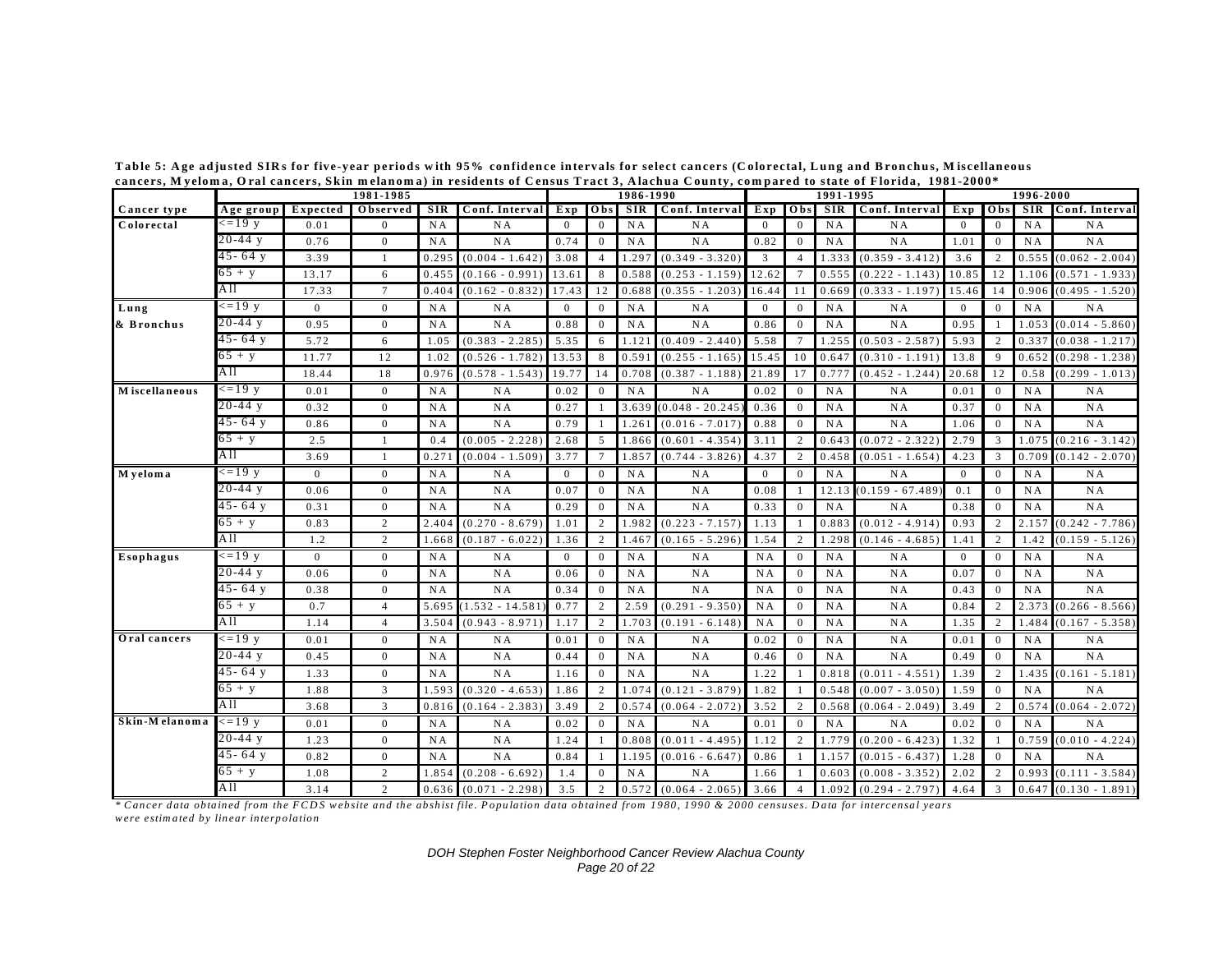

**Map 1. Aerial view of the Stephen Foster Neighborhood (Census Tract 3) Alachua County with Cabot Koppers site Highlighted** 

> *DOH Stephen Foster Neighborhood Cancer Review Alachua County Page 21 of 22*